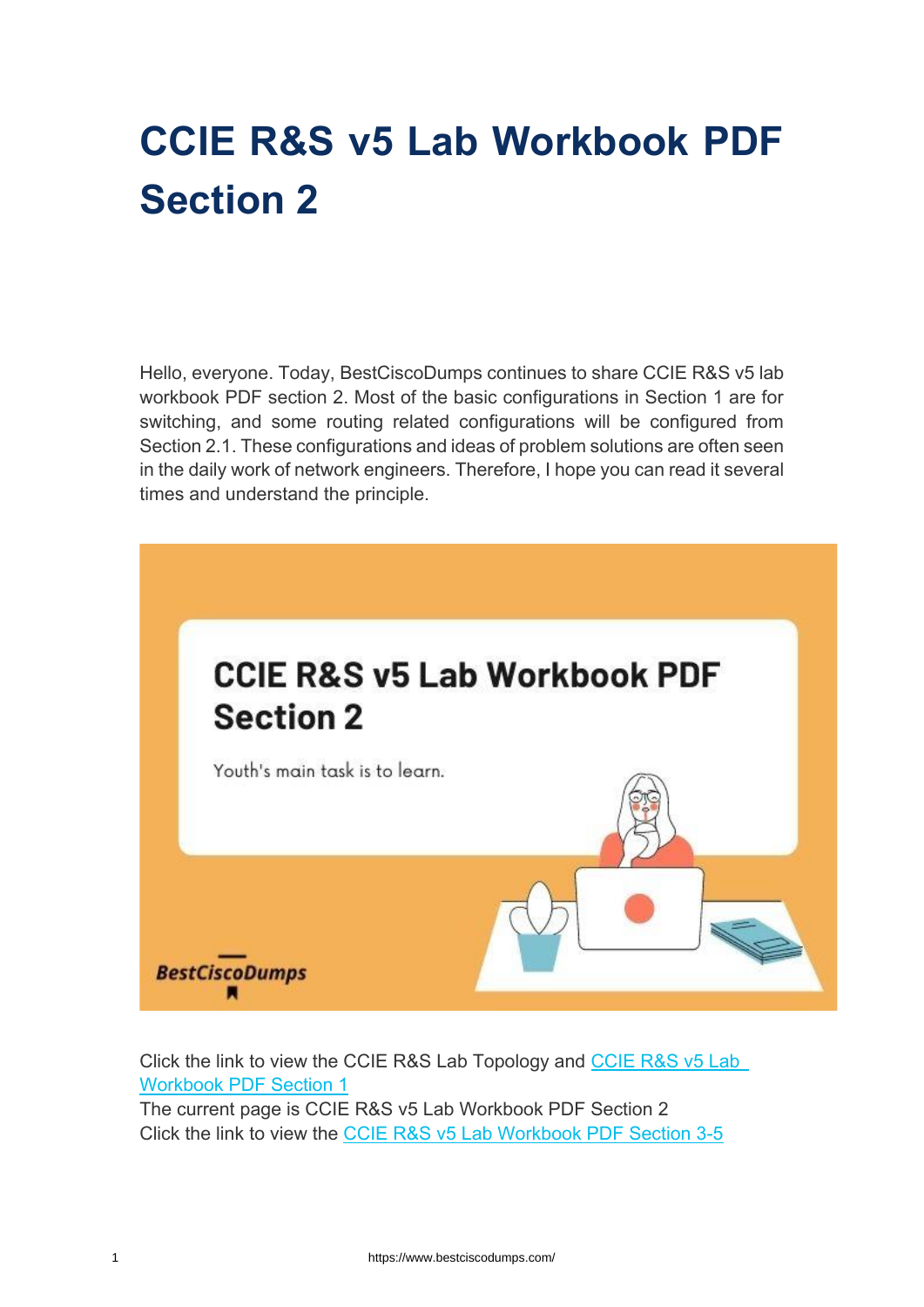# **SECTION 2 – Layer 3 Technologies**

## **SECTION 2.1: OSPF in AS 12345**

#### **Configure OSPFv2 Area 0 in the ACME Headquarters (AS 12345) according to the following requirements**

- Configure the OSPF process ID to 12345 and set the router-id interface lo0 on all seven routers
- The interface lo0 of each router must be seen as an internal OSPF prefix by all other routers
- Ensure that OSPF is not running on any interface that is facing another AS. use any method to accomplish this requirement

**BestCiscoDumps** 

- SW1 and SW2 must not participate in routing at all
- Do not change the default OSPF cost of any interface in AS 12345
- R1 must see the following OSPF routes in its routing table

#### **Solution:**

R1:

router ospf 12345

router-id 123.1.1.1

network 123.1.1.1.0.0.0.0 area 0

network 123.10.1.2 0.0.0.0 area 0

network 123.10.1.5 0.0.0.0 area 0

R<sub>2</sub>: BestCiscoDumps

router ospf 12345

router-id 123.2.2.2

network 123.2.2.2 0.0.0.0 area 0

network 123.10.1.9 0.0.0.0 area 0

network 123.10.1.17 0.0.0.0 area 0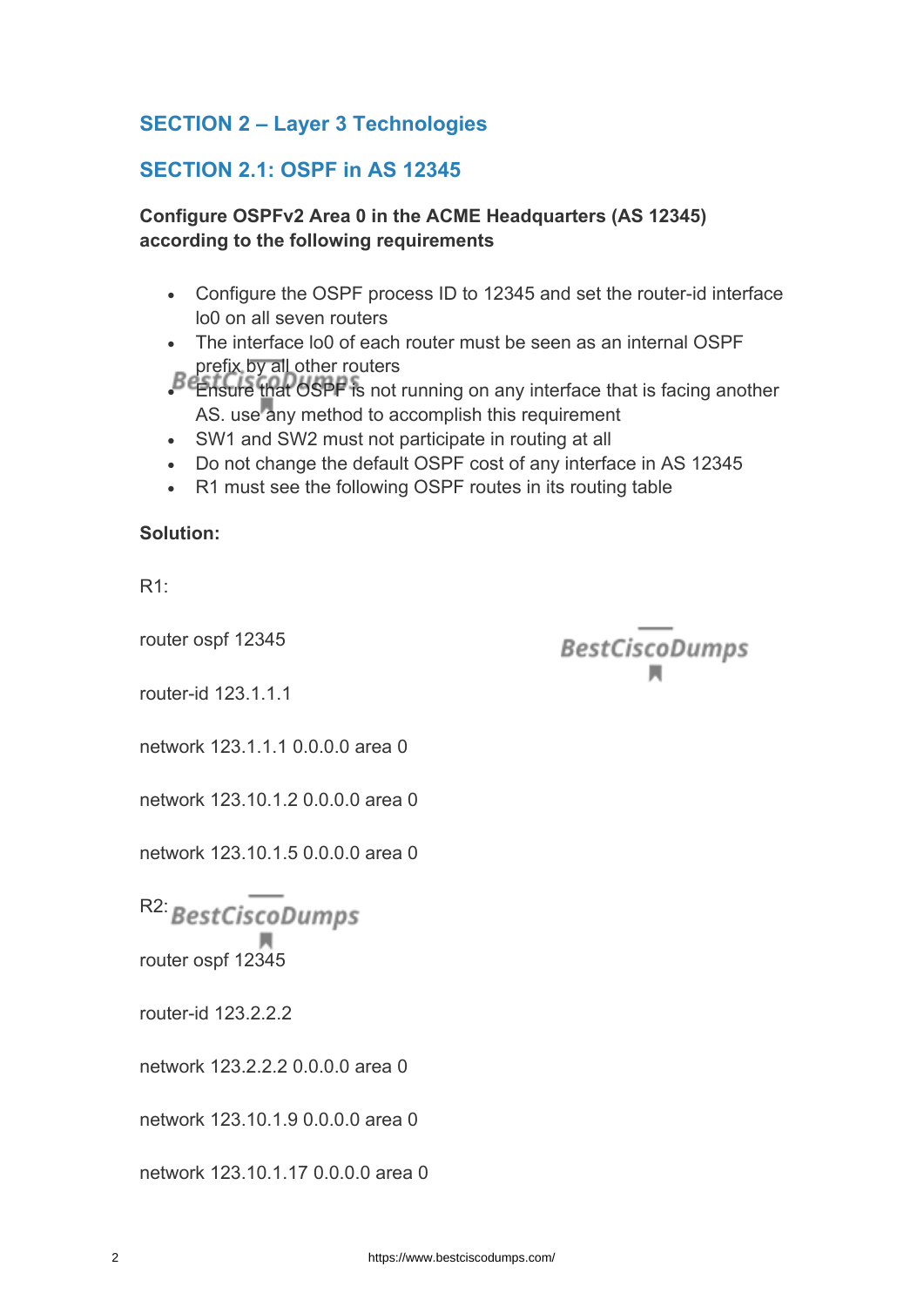R3:

router ospf 12345

router-id 123.3.3.3 network 123.3.3.3 0.0.0.0 area 0 network 123.10.1.10 0.0.0.0 area 0 network 123.16.9.9.3 0.0.0.0 area 0 R4: router ospf 12345 router-id 123.4.4.4 network 123.4.4.4 0.0.0.0 area 0 network 123.10.1.18 0.0.0.0 area 0 network 123.10.1.21 0.0.0.0 area 0 network 123.10.1.1 0.0.0.0 area 0 R5: router ospf 12345 router-id 123.5.5.9 umps network 123.5.5.5 0.0.0.0 area 0 network 123.10.1.14 0.0.0.0 area 0 network 123.10.1.6 0.0.0.0 area 0 network 123.10.1.29 0.0.0.0 area 0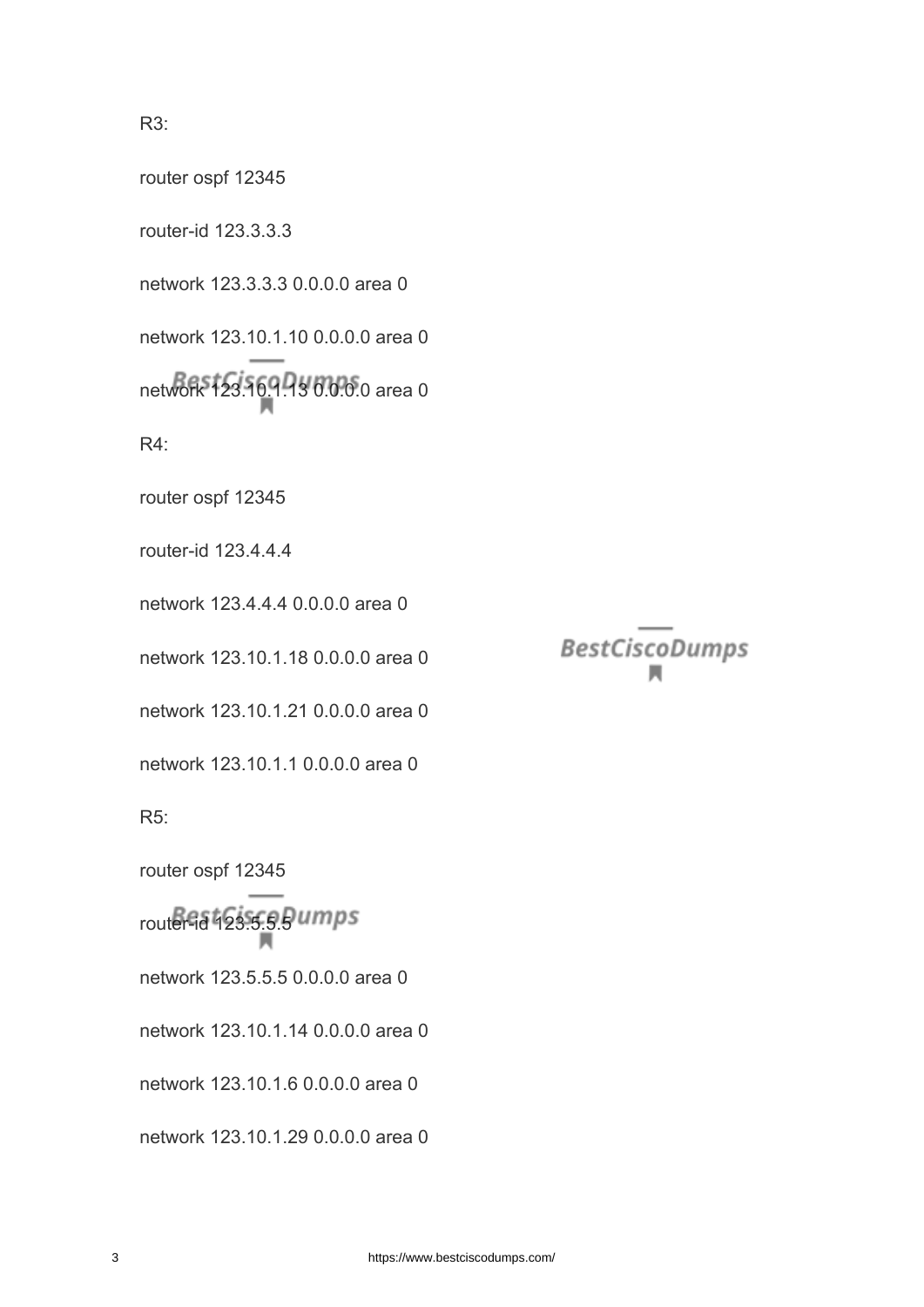R6:

router ospf 12345

router-id 123.6.6.6

network 123.6.6.6 0.0.0.0 area 0

network 123.10.1.22 0.0.0.0 area 0

network 123.10.1.25 0.0.0.0 area 0

R7:

router ospf 12345

router-id 123.7.7.7

network 123.7.7.7 0.0.0.0 area 0

network 123.10.1.26 0.0.0.0 area 0

**BestCiscoDumps** 

network 123.10.1.30 0.0.0.0 area 0

## **2.2 EIGRP in AS 34567**

#### **Configure EIGRP for ipv4 in the New York office (AS 34567) according to the following requirements**

- The EIGRP autonomous system number is 34567
- B Do not configure any EIGRP virtual instance name in EIGRP AS 34567
- The interface lo0 of each router must be seen as an internal EIGRP prefix by all other routers
- Ensure that EIGRP is not running on any interface that is facing another AS , use any method to accomplish this requirement
- Using a single command in one switch only , ensure that R8 installs two equal-cost paths for the following three prefixes:

vlan 411

interface Lo0 of SW4 interface Lo0 of R11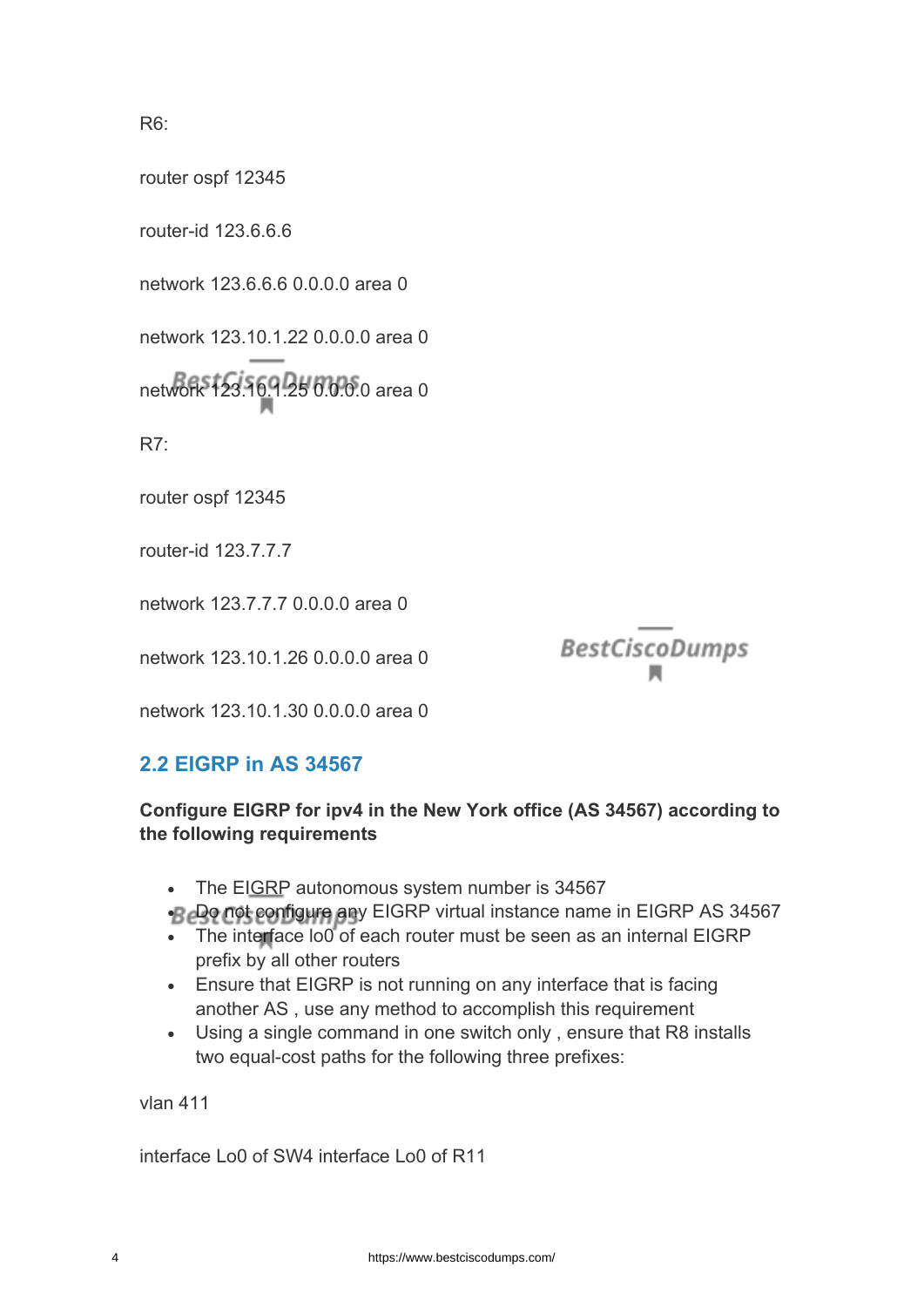• Using a single command in one switch only , ensure that R9 installs two equal-cost paths for the following three prefixes:

vlan 310

interface Lo0 of SW3 interface Lo0 of R10

#### **Solution:**

R8:

**BestCiscoDumps** 

router eigrp 34567 //Automatic aggregation in lasted IOS is disabled by Default network 123.8.8.8 0.0.0.0

network 123.10.2.1 0.0.0.0

network 123.10.2.5 0.0.0.0

R9:

router eigrp 34567

**BestCiscoDumps** 

network 123.9.9.9 0.0.0.0

network 123.10.2.2 0.0.0.0

network 123.10.2.9 0.0.0.0

R10:

router eigrp 3456Dumps

л network 123.10.10.10 0.0.0.0

network 123.10.2.18 0.0.0.0

network 123.10.2.25 0.0.0.0

R11:

router eigrp 34567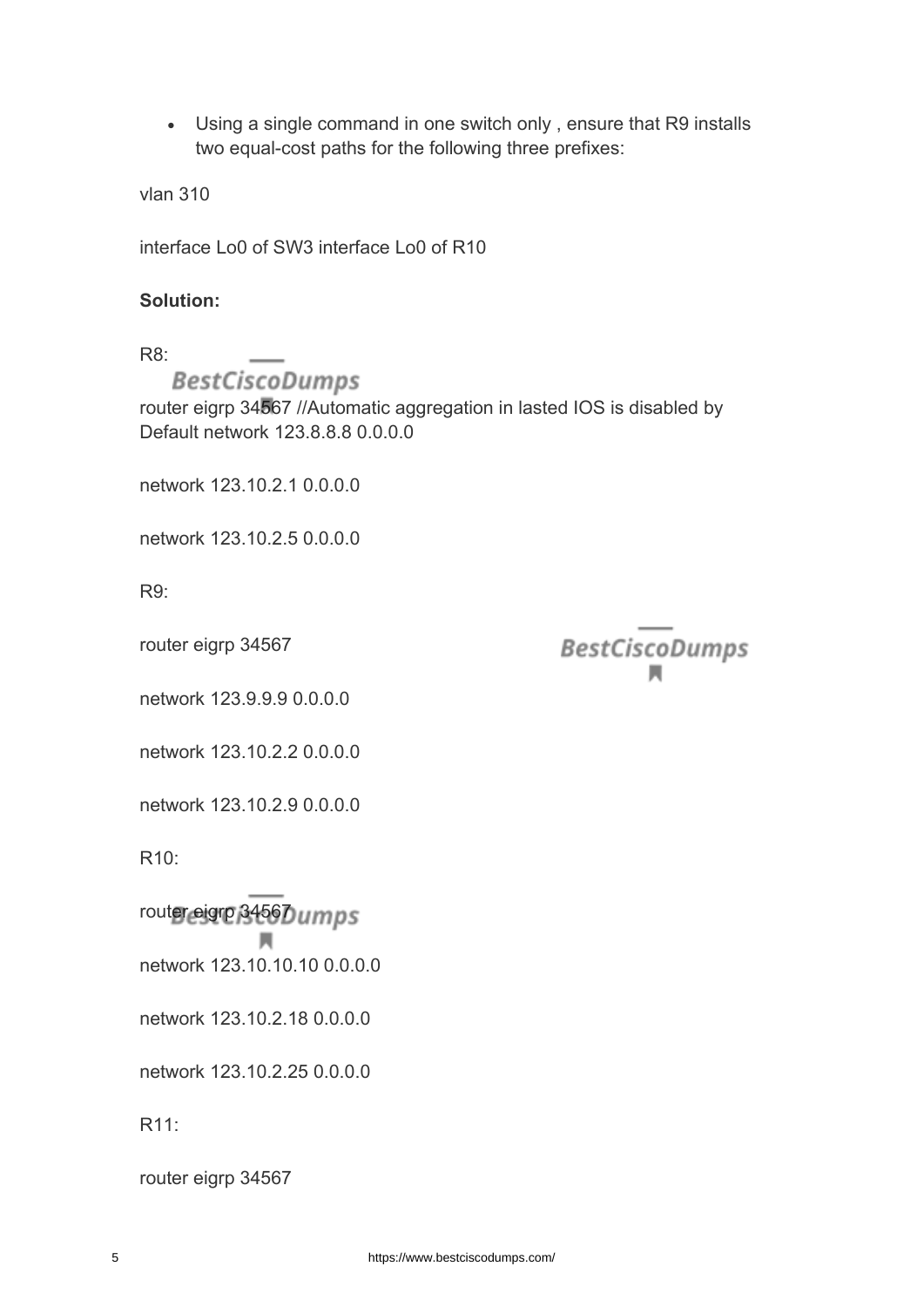6 https://www.bestciscodumps.com/

network 123.11.11.11 0.0.0.0

network 123.10.2.22 0.0.0.0

network 123.10.2.26 0.0.0.0

SW3:

router eigrp 34567

network 123.33.33.33 0.0.0.0

network 123.10.2.6 0.0.0.0

network 123.10.2.13 0.0.0.0

network 123.10.2.17 0.0.0.0

SW4:

router eigrp 34567

network 123.44.44.44 0.0.0.0

network 123.10.2.10 0.0.0.0

network 123.10.2.14 0.0.0.0

network 123.10.2.21 0.0.0.0

SW3/SW4CiscoDumps

interface vlan 34

delay 100

#### **Note:**

The bandwidth of SW3's SVI34 interface is 1G, which is different from that of R9's e0/1 bandwidth is 10M.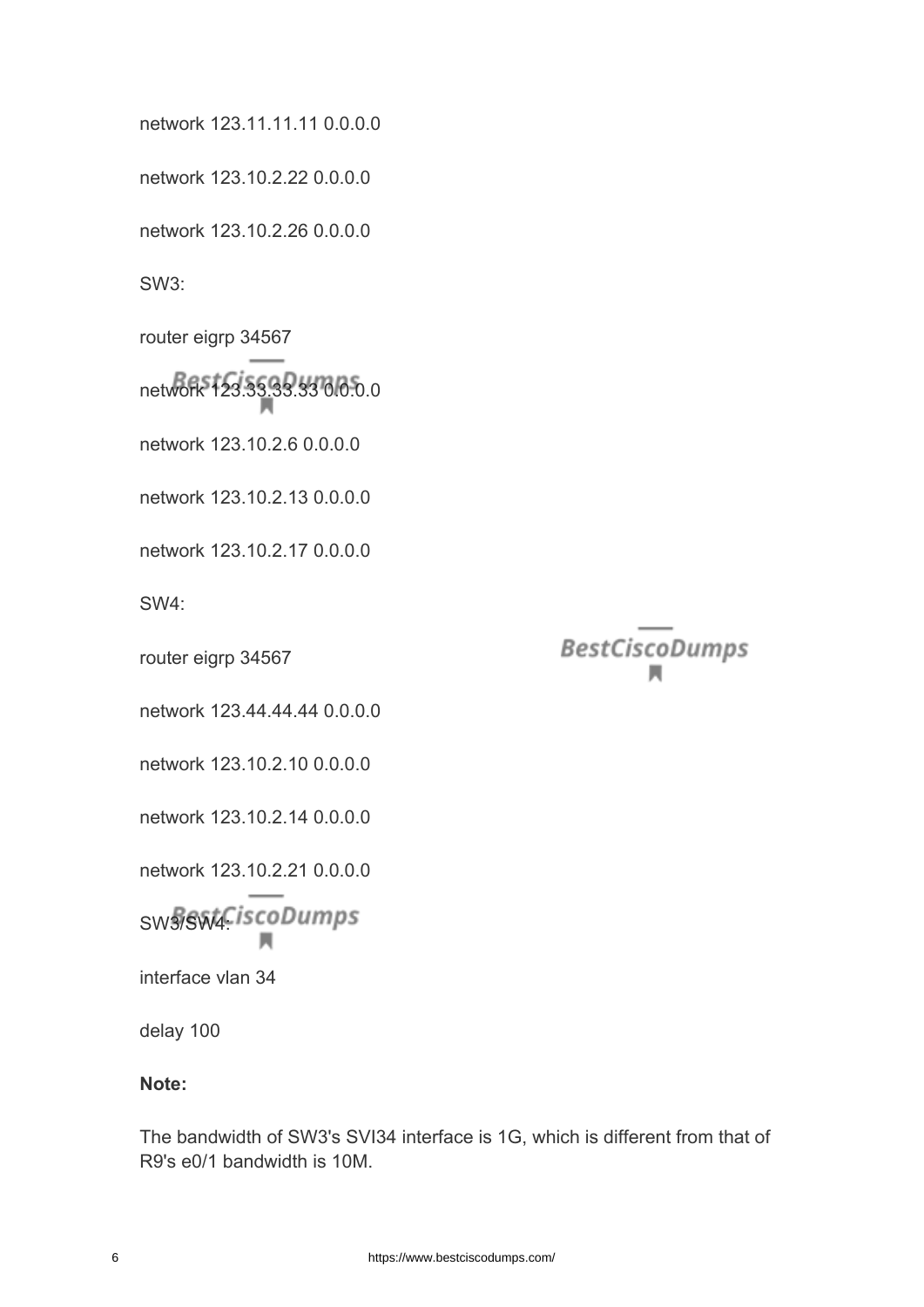R8 to R11 with only one S and one FS

There is only one S (the next hop is SW4) to lo0 of SW3 destined for R11, and there is no FS. The next hop to R10 does not match the FC

When metric is calculated, the interface bandwidth is the smallest one involved in the calculation. All of this is not related to the bandwidth, only the parameters that change the delay.

The delay unit in the interface is 10 times us, so it is changed to 100, that is, 1000asstCiscoDumps

# **SECTION 2.3: EIGRP in AS 45678**

## **Configure EIGRP for ipv4 in the Sydney office (BGP AS 45678) according to the following requirements**

- The EIGRP autonomous system number is 45678
- The interface lo0 of each device must be seen as an internal EIGRP prefix by all other routers
- Ensure the EIGRP is not running on any interface that is facing another AS, use any method to accomplish this requirement *iscoDumps*
- Sw5 and Sw6 are Layer 3 switches and must also run EIGRP on all three routers (R15, R16and R17), ensure that EIGRP uses 64 bits for the metric calculation of any prefix
- Do not change the default bandwidth or delay on any physical links in AS 45678

**Note: R15, R16, and R17 use the named 64-bit eigrp configuration mode. SW5 and SW6 use the normal eigrp configuration mode.**

Solution: **COLUTE**<br>BestCiscoDumps м R15:

router eigrp CCIE

address-family ipv4 unicast autonomous-system 45678

network 123.15.15.15 0.0.0.0

network 123.20.1.1 0.0.0.0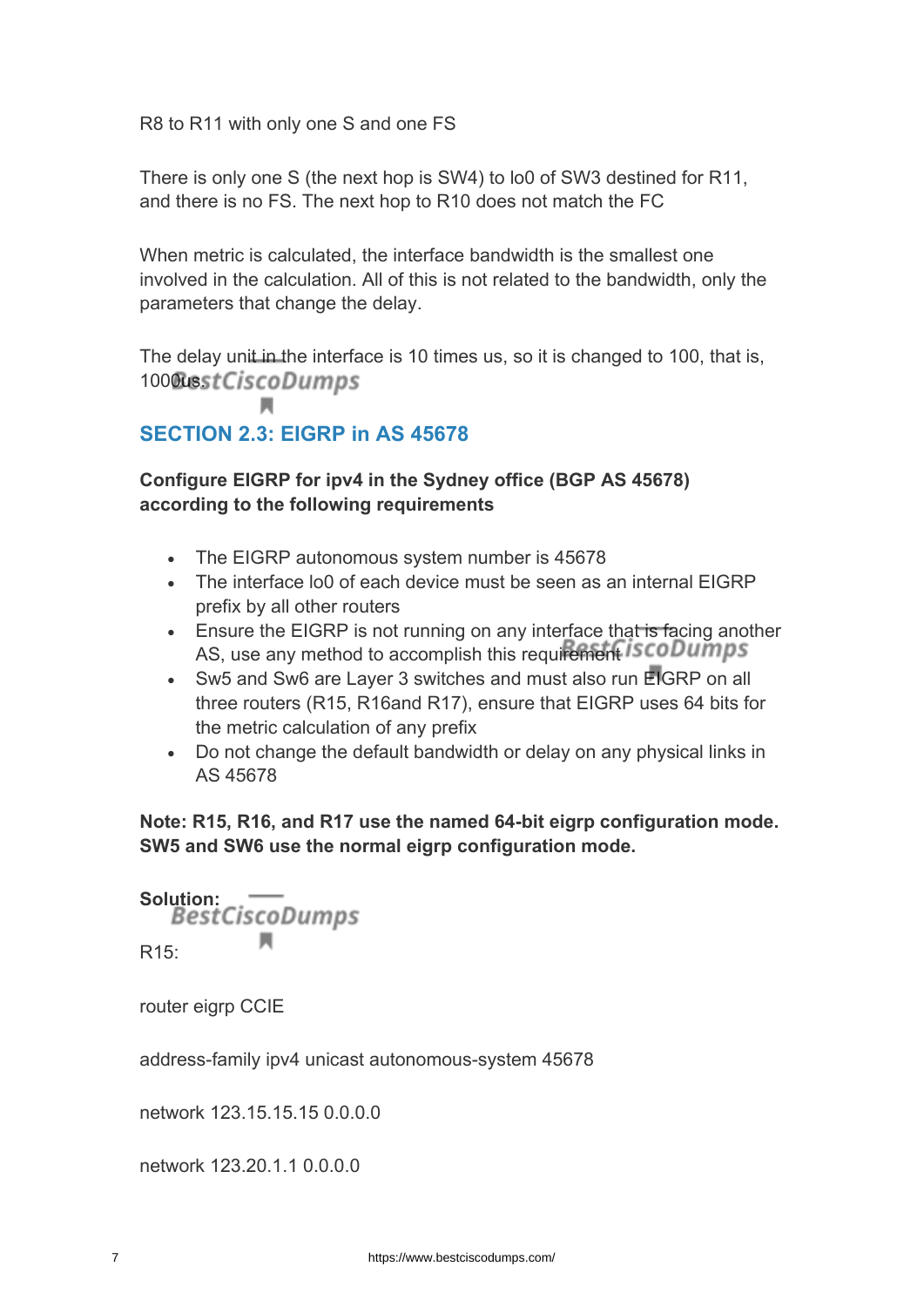network 123.20.1.9 0.0.0.0

R16:

router eigrp CCIE

address-family ipv4 unicast autonomous-system 45678

network 123.16.16.16 0.0.0.0

network 123.20.1.2 0.0.0.0

network 123.20.1.17 0.0.0.0

R17:

router eigrp CCIE

address-family ipv4 unicast autonomous-system 45678

network 123.17.17.17 0.0.0.0

network 123.20.1.10 0.0.0.0

network 123.20.1.18 0.0.0.0

SW5:

router eigrp 45678

network 123.55.55.55 0.0.0.0

network 123.20.1.3 0.0.0.0

SW6:

router eigrp 45678

network 123.66.66.66 0.0.0.0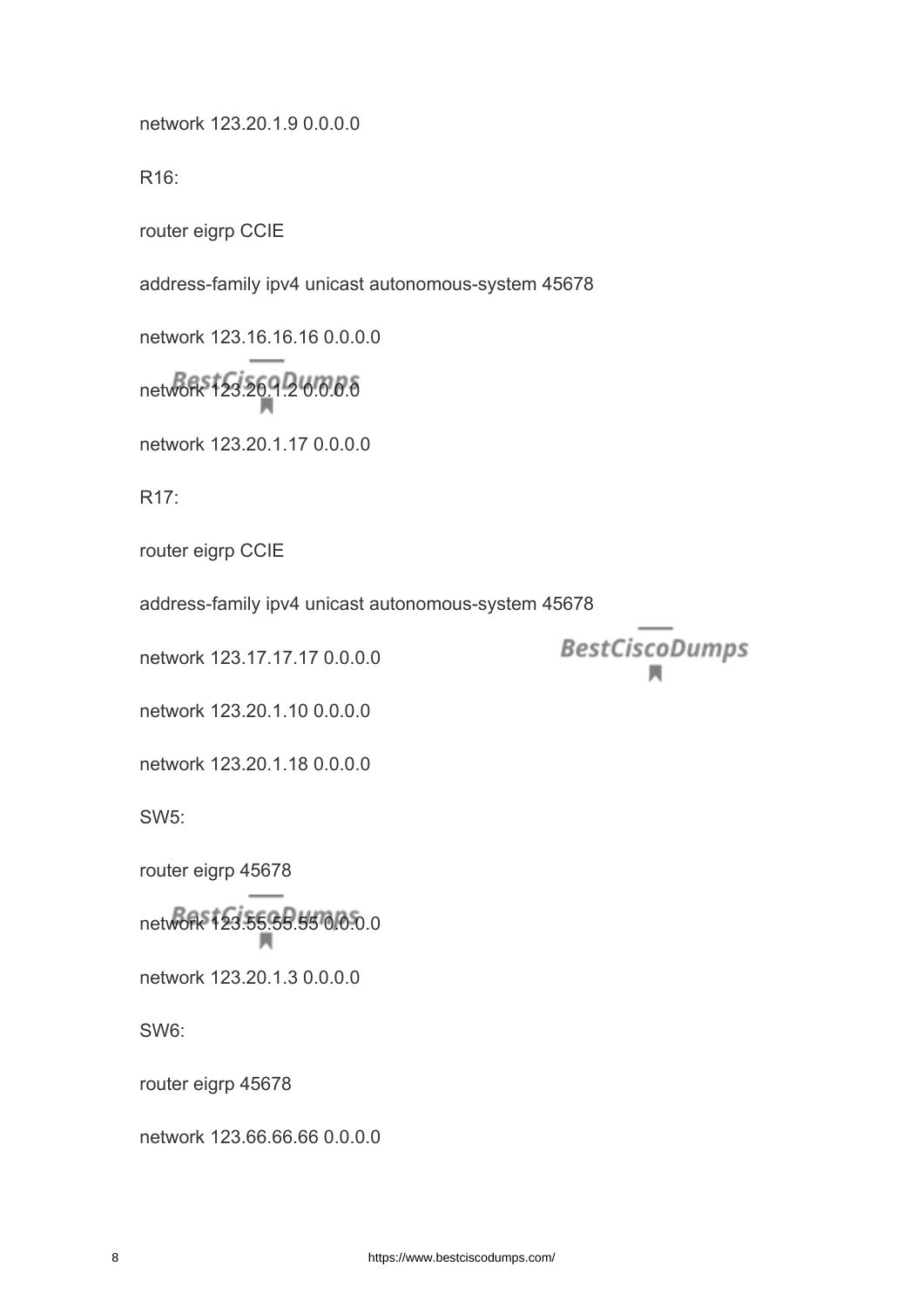network 123.20.1.11 0.0.0.0

# **SECTION 2.4: EIGRP in AS 65222**

Configure EIGRP for ipv4 in the Tokyo and Singapore offices (BGP AS 65222) according to the following requirements

- The EIGRP autonomous system number is 45678
- The interface lo0 of each router belonging to EIGRP AS 45678 must be seen as an internal EIGRP prefix by all routers in AS 65222
- Ensure that EIGRP is not running on any physical interface that is facing another AS , use any method to accomplish this requirement
- The LAN segment connected to interface E0/0 on both R18 and R19 must be advertised into EIGRP as an internal prefix
- R17 must establish an EIGRP peering with both R18 and R19 via the same interfaceTunnel0
- R17 will not send query to R18 and R19

#### **Note: R18, R19 do not need to use 64bit eigrp to configure**

| <b>Solution:</b>                                         |                       |
|----------------------------------------------------------|-----------------------|
| R <sub>18</sub> :                                        | <b>BestCiscoDumps</b> |
| router eigrp 45678                                       |                       |
| network 123.18.18.18 0.0.0.0                             |                       |
| network 10.2.18.0 0.0.0.255                              |                       |
| eigrp stub<br><b>BestCiscoDumps</b><br>R <sub>19</sub> : |                       |
| router eigrp 45678                                       |                       |
| network 123.19.19.19 0.0.0.0                             |                       |
| network 10.2.19.0 0.0.0.255                              |                       |
| eigrp stub                                               |                       |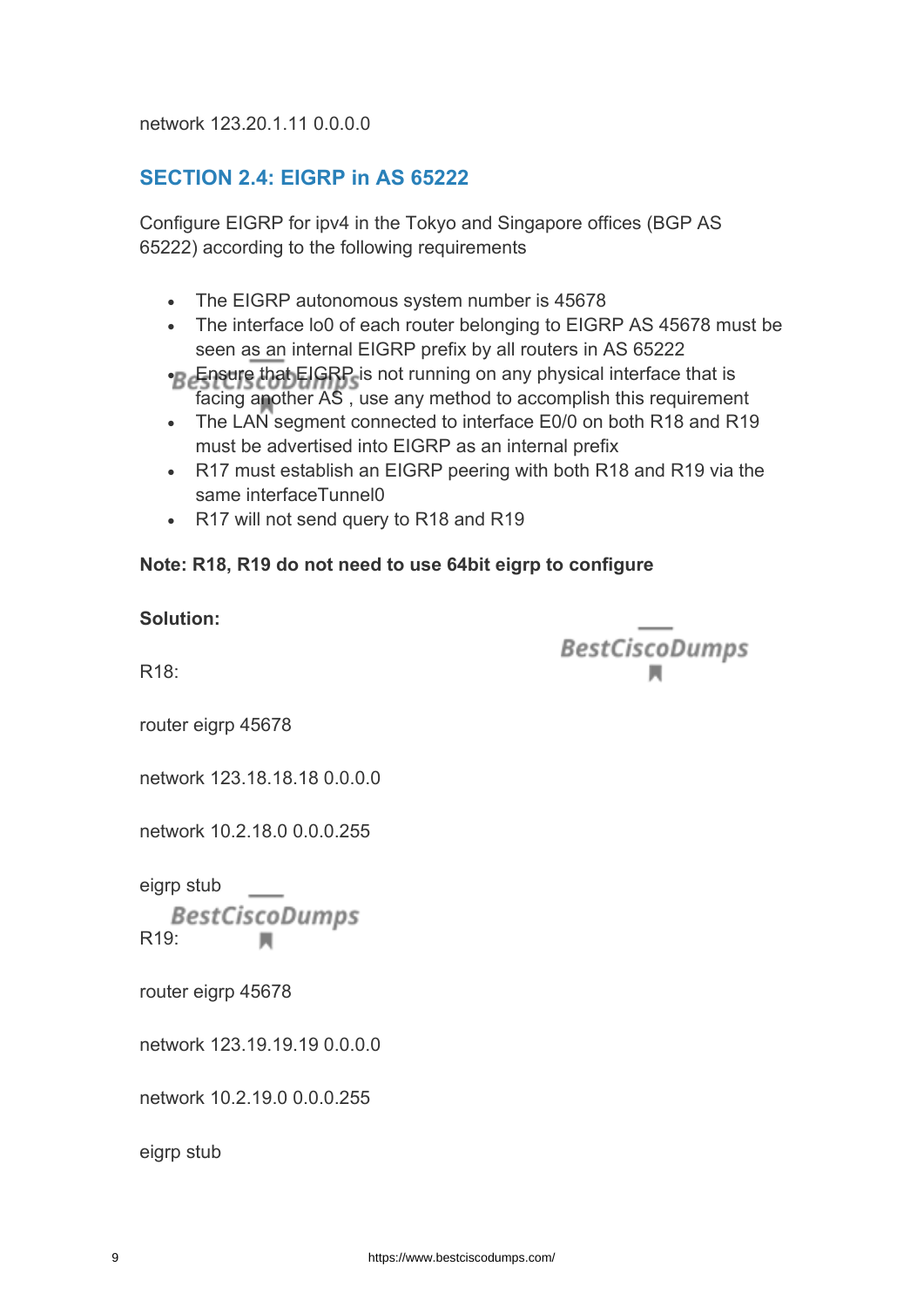# **SECTION 2.5: BGP in AS 12345**

**BGP is partially preconfigured in ACME Headquarters. Complete the configuration as required.**

**Configure IBGP in ACME's headquarters (AS 12345) according to the following requirements**

- R4 and R5 must not establish any BGP session at any time
- All BGP routers must use their interface lo0 as the BGP router ID
- Disable the default ipv4 unicast address family for peering session establishment in all BGP routers
- R1 must be the ipv4 route reflector for BGP AS 12345
- R1 must use the peer-group named 'iBGP' for all internal peerings

#### **Solution:**

#### **IBGP neighbor configuration in AS 12345**

R1:

router bgp 12345

**BestCiscoDumps** 

bgp router-id 123.1.1.1

no bgp default ipv4-unicast

neighbor iBGP peer-group // Note that i is lowercase

neighbor iBGP remote-as 12345

л

neighbor iBGP update-source Loopback0

neighbor 123.2.2.2 peer-group iBGP

neighbor 123.3.3.3 peer-group iBGP

neighbor 123.6.6.6 peer-group iBGP

neighbor 123.7.7.7 peer-group iBGP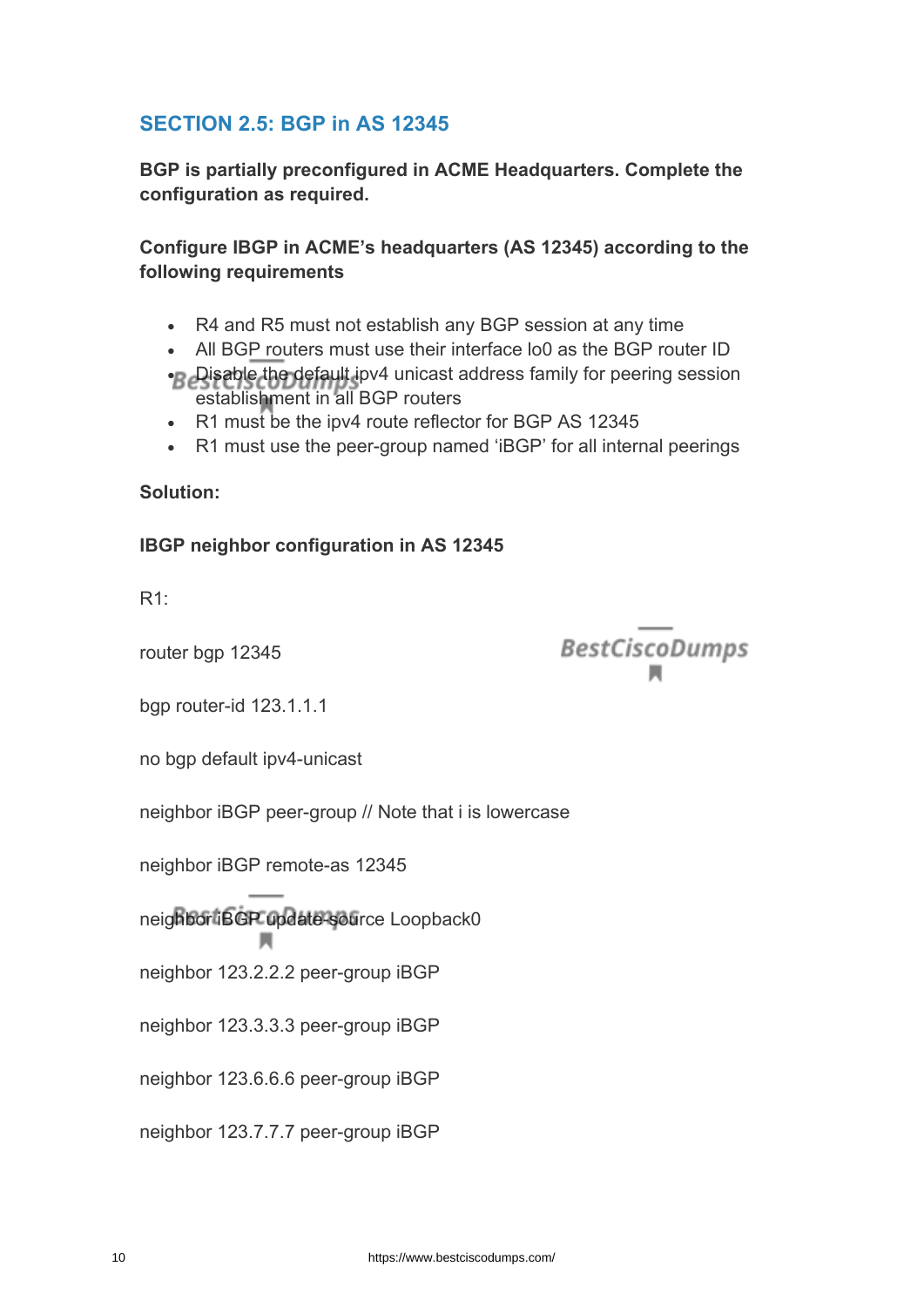address-family ipv4

neighbor 123.2.2.2 activate

neighbor 123.3.3.3 activate

neighbor 123.6.6.6 activate

neighbor 123.7.7.7 activate neighbor IBGP route-reflector-client

R2:

router bgp 12345

bgp router-id 123.2.2.2

no bgp default ipv4-unicast

neighbor 123.1.1.1 remote-as 12345

neighbor 123.1.1.1 update-source Loopback0

address-family ipv4

neighbor 123.1.1.1 activate

R3:

router bgp 12345Dumps

bgp router-id 123.3.3.3

no bgp default ipv4-unicast

neighbor 123.1.1.1 remote-as 12345

neighbor 123.1.1.1 update-source Loopback0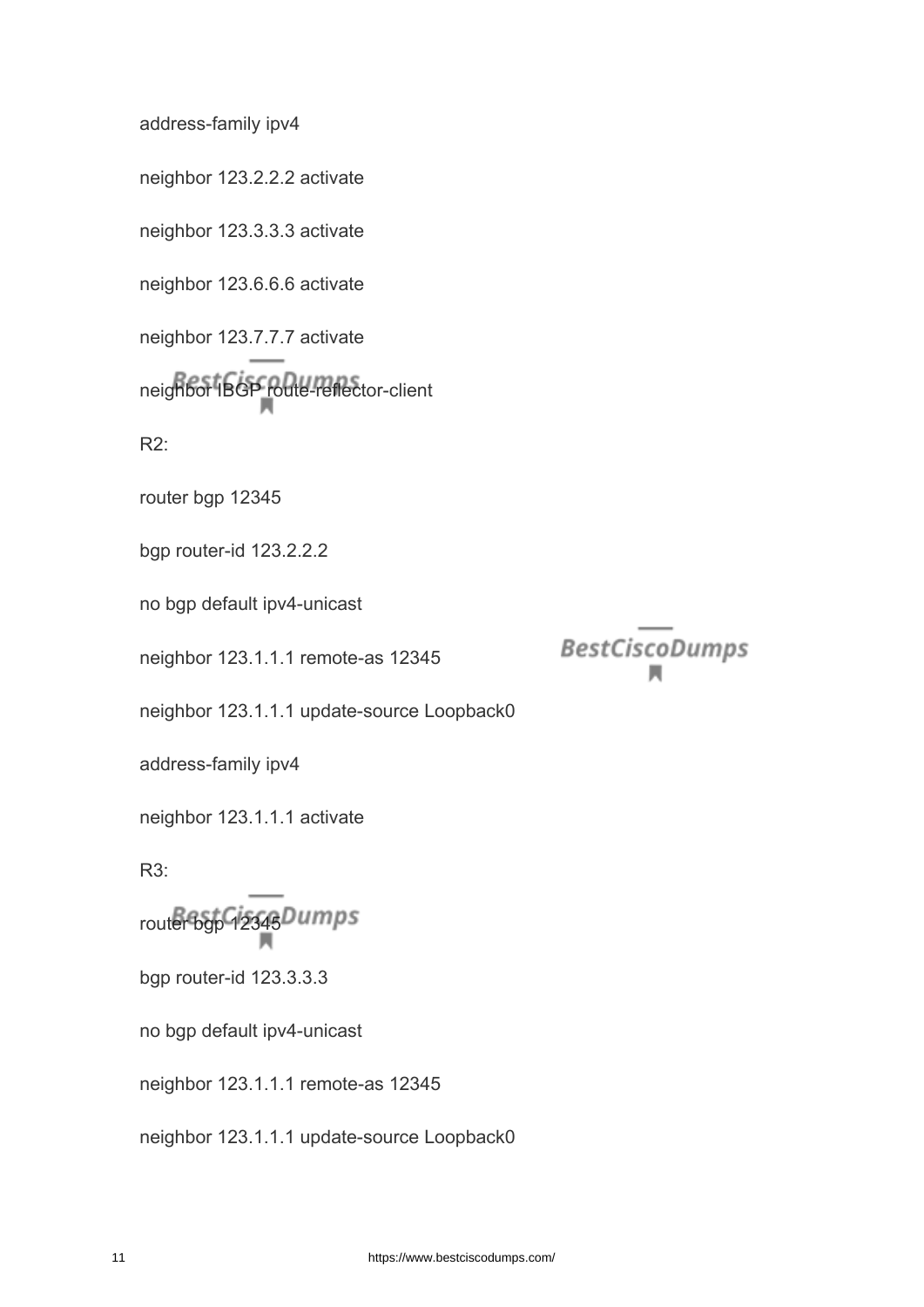address-family ipv4

neighbor 123.1.1.1 activate

R6:

router bgp 12345

bgp router-id 123.6.6.6

no bgp default ipv4-unicast

neighbor 123.1.1.1 remote-as 12345

neighbor 123.1.1.1 update-source Loopback0

address-family ipv4

neighbor 123.1.1.1 activate

R7:

**BestCiscoDumps** 

router bgp 12345

bgp router-id 123.7.7.7

no bgp default ipv4-unicast

neighbor 123.1.1.1 remote-as 12345

neighbor 123.1.1.1 update-source Loopback0

address-family ipv4

neighbor 123.1.1.1 activate

**Configure EBGP between ACME's San Francisco and San Jose sites according to the following requirements**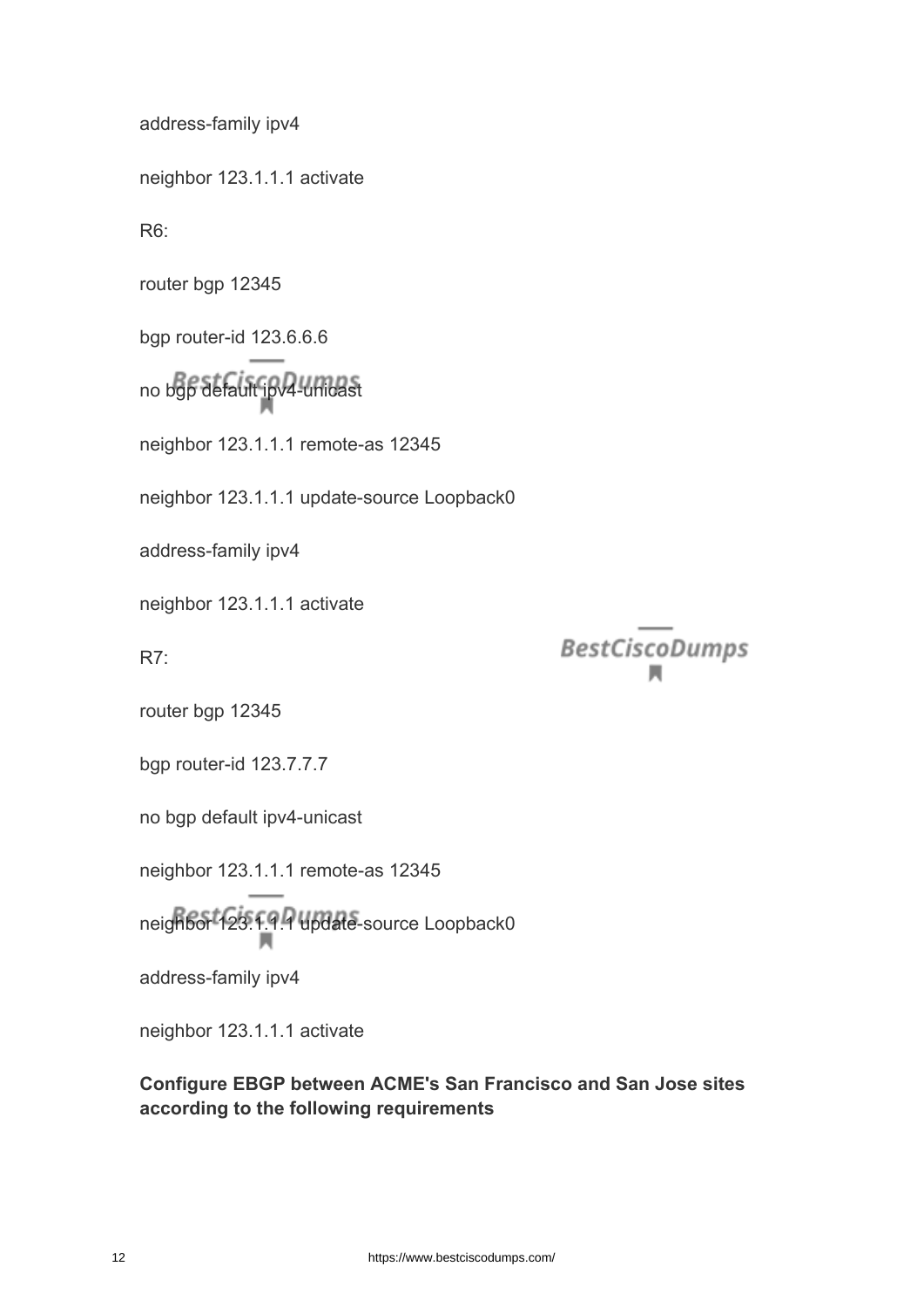- R20 is a CE router and uses EBGP to connect to the managed services that are provided by the PE routers R2 and R3
- R20 must establish a separate EBGP peering with both R2 and R3 for every VRF
- R20 must advertise the following prefix to all of its BGP peers
	- 123.0.0.0/8, summary-only
	- 10.0.0.0/8, summary-only
- R20 must advertise a default route to all of its BGP peers except to 10.120.99.1 and10.120.99.5

# Solution: –<br>BestCiscoDumps

**EBGP neighbor configuration in AS 12345**

R2: TO-R20

router bgp 12345

address-family ipv4 vrf GREEN

neighbor 10.120.12.2 remote-as 65112

address-family ipv4 vrf BLUE

neighbor 10.120.13.2 remote-as 65112

address-family ipv4 vrf RED

neighbor 10.120.14.2 remote-as 65112

address-family ipv4 vrf YELLOW<br>BestCiscoDumps

neighbor 10.120.15.2 remote-as 65112

address-family ipv4 vrf INET

neighbor 10.120.99.2 remote-as 65112

R3: TO-R20

router bgp 12345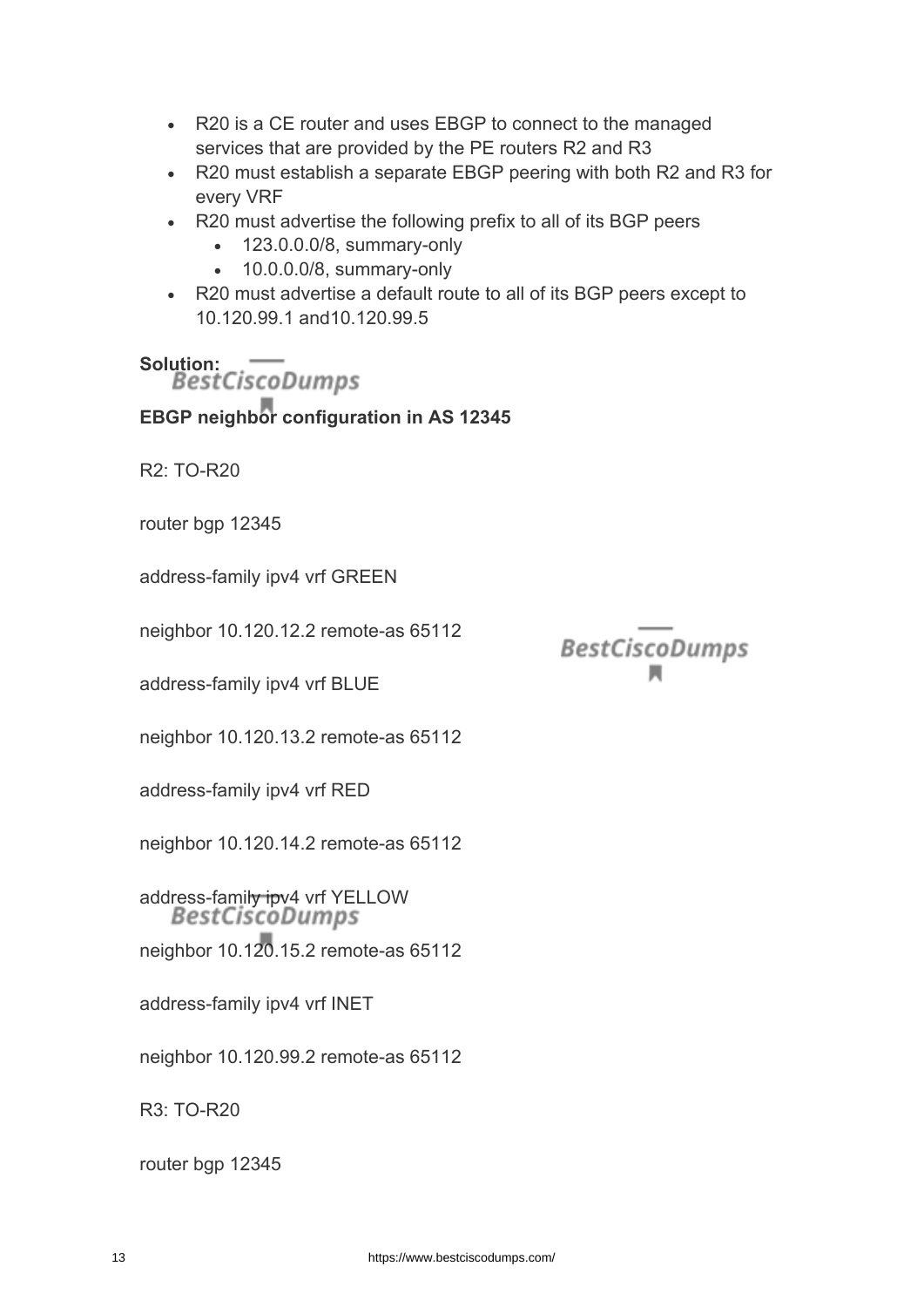address-family ipv4 vrf GREEN neighbor 10.120.12.6 remote-as 65112 address-family ipv4 vrf BLUE neighbor 10.120.13.6 remote-as 65112 address-family ipv4 vrf RED neighbor 10.120.14.6 remote-as 65112 address-family ipv4 vrf YELLOW neighbor 10.120.15.6 remote-as 65112 address-family ipv4 vrf INET neighbor 10.120.99.6 remote-as 65112 R20: TO-R2/R3 router bgp 65112 bgp router-id 123.20.20.20 neighbor 10.120.12.1 remote-as 12345 neighbor 10.120.12.1 default-originate neighbor 10.120.13.1 remote-as 12345 neighbor 10.120.13.1 default-originate neighbor 10.120.14.1 remote-as 12345 neighbor 10.120.14.1 default-originate neighbor 10.120.15.1 remote-as 12345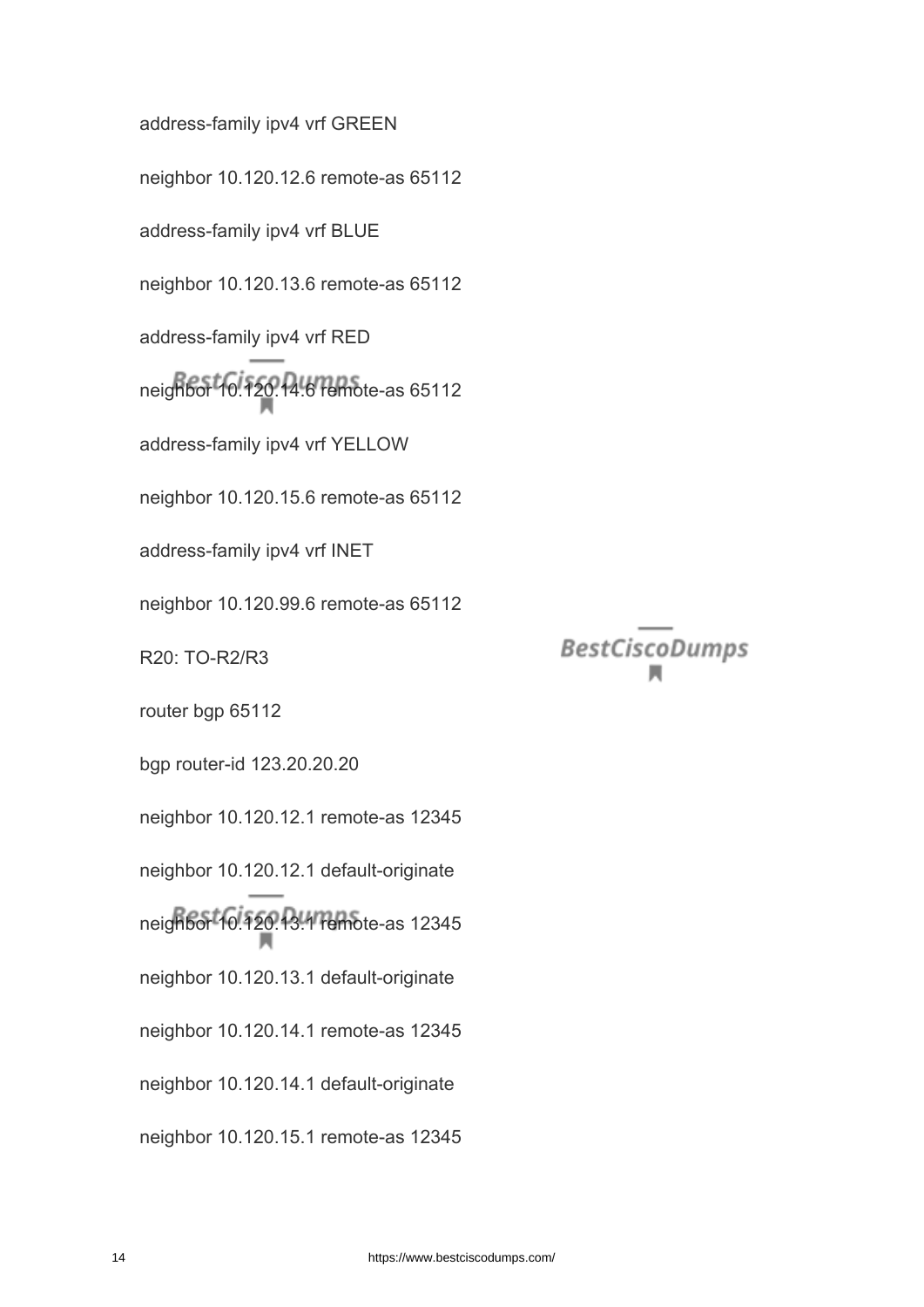neighbor 10.120.15.1 default-originate neighbor 10.120.99.1 remote-as 12345 neighbor 10.120.12.5 remote-as 12345 neighbor 10.120.12.5 default-originate neighbor 10.120.13.5 remote-as 12345 neighbor 10.120.13.5 default-originate neighbor 10.120.14.5 remote-as 12345 neighbor 10.120.14.5 default-originate neighbor 10.120.15.5 remote-as 12345 neighbor 10.120.15.5 default-originate neighbor 10.120.99.5 remote-as 12345

**BestCiscoDumps** 

#### **Config summary on R20:**

R20:

router bgp 65112

network 10.0.0.0 mask 255.0.0.0

network 123.0.0.0 mask 255.0.0.0

auto-summary

#### **Other EBGP neighbor relationships to be established:**

R2: TO-ISP1

router bgp 12345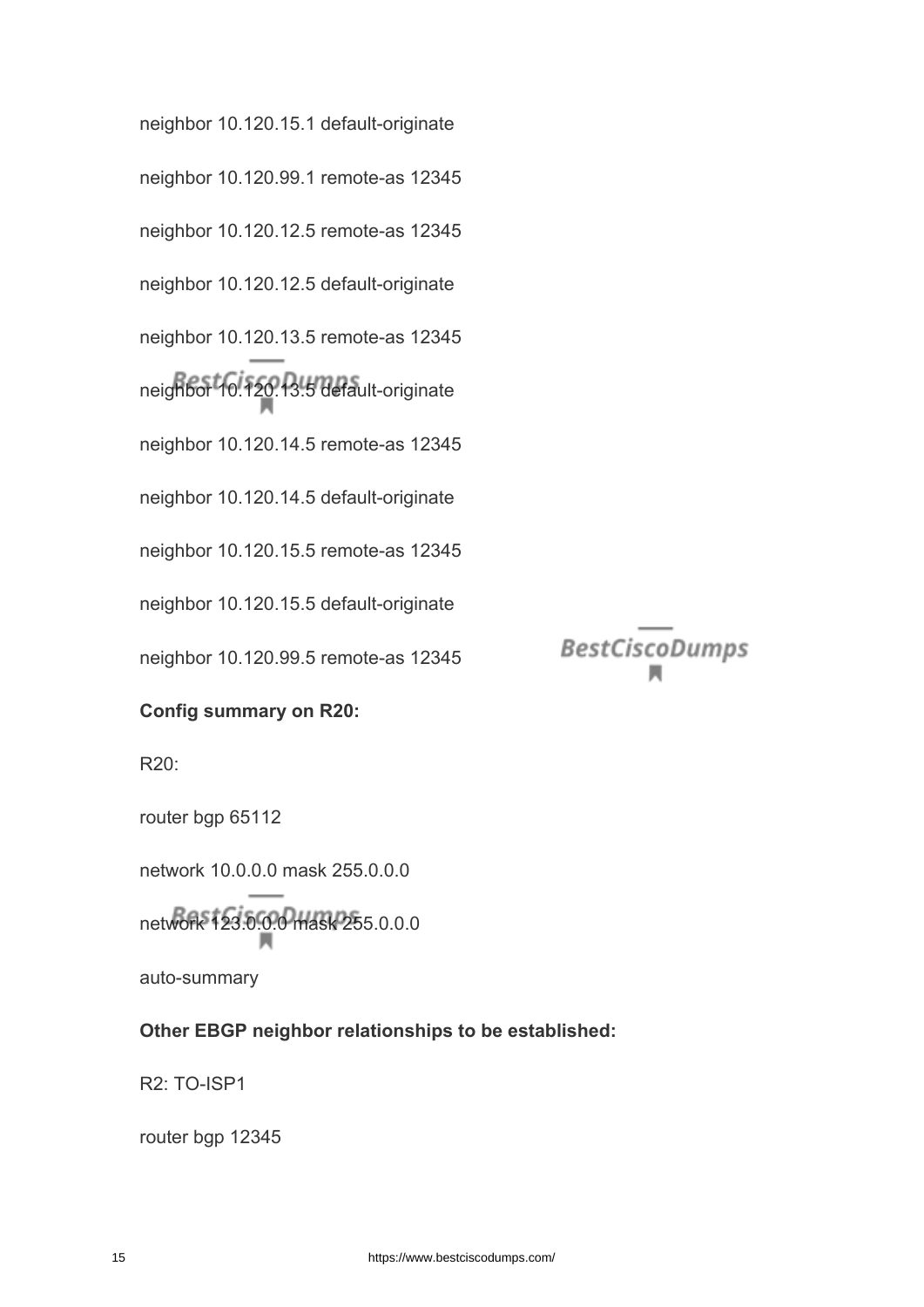address-family ipv4 vrf BLUE neighbor 101.1.123.1 remote-as 10001 address-family ipv4 vrf GREEN neighbor 101.1.123.1 remote-as 10001 address-family ipv4 vrf INET neighbor 101.1.123.1 remote-as 10001 address-family ipv4 vrf RED neighbor 101.1.123.1 remote-as 10001 address-family ipv4 vrf YELLOW neighbor 101.1.123.1 remote-as 10001 R3: TO-ISP2 router bgp 12345 address-family ipv4 vrf BLUE neighbor 102.2.123.1 remote-as 10002 address-family ipv4 vrf GREEN neighbor 102.2.123.1 remote-as 10002 address-family ipv4 vrf INET neighbor 102.2.123.1 remote-as 10002 address-family ipv4 vrf RED neighbor 102.2.123.1 remote-as 10002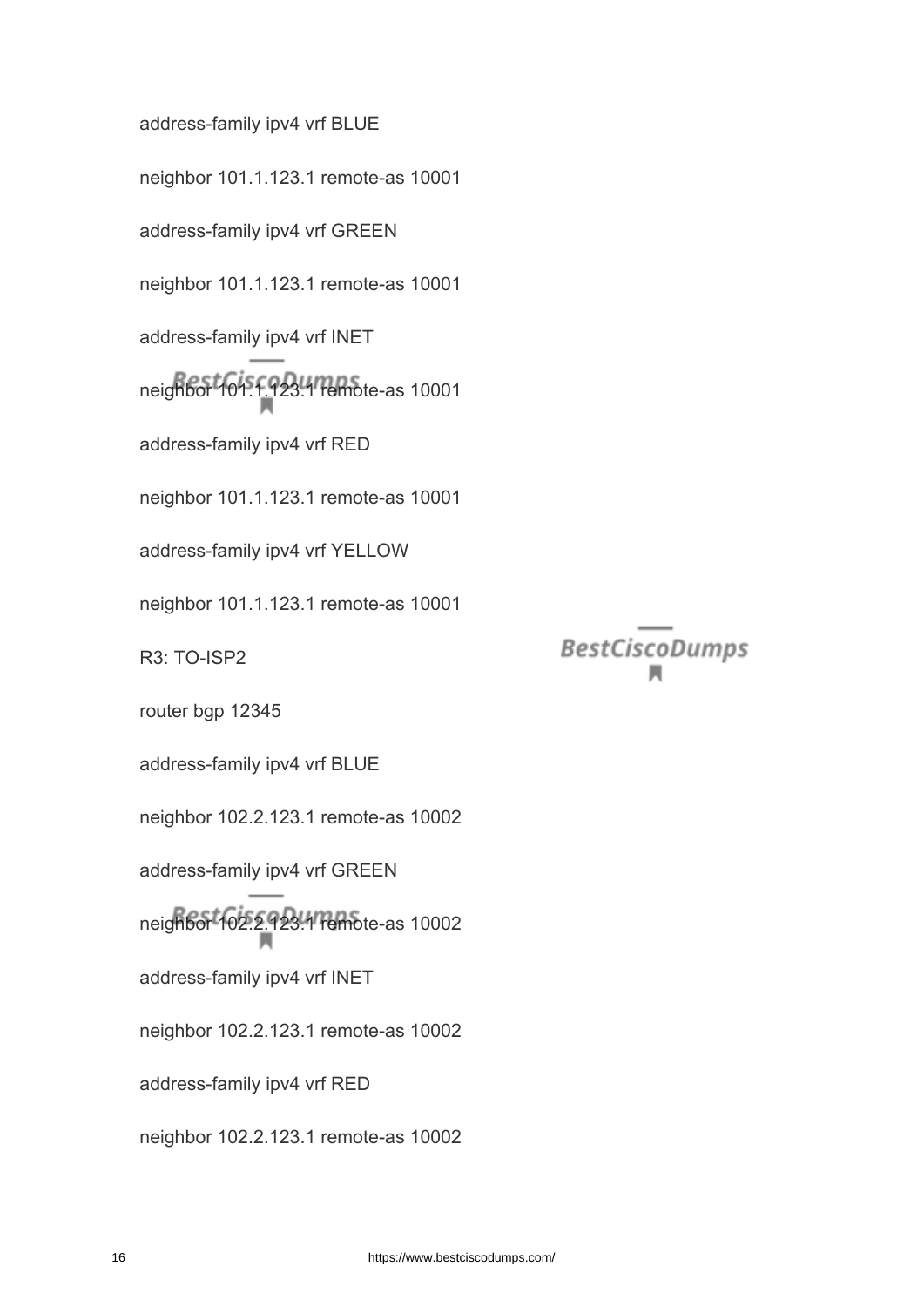address-family ipv4 vrf YELLOW neighbor 102.2.123.1 remote-as 10002 R6: TO-ISP4 router bgp 12345 address-family ipv4 vrf BLUE neighbor 201.1.123.1 remote-as 20001 address-family ipv4 vrf GREEN neighbor 201.1.123.1 remote-as 20001 address-family ipv4 vrf INET neighbor 201.1.123.1 remote-as 20001 R7: TO-ISP5 router bgp 12345 address-family ipv4 vrf BLUE neighbor 202.2.123.1 remote-as 20002 address-family ipv4 vrf INET neighbor 202.2.123.1 remote-as 20002 address-family ipv4 vrf RED neighbor 202.2.123.1 remote-as 20002 **Note the following pre-configuration in the simulator:**

ISP1: TO-ISP2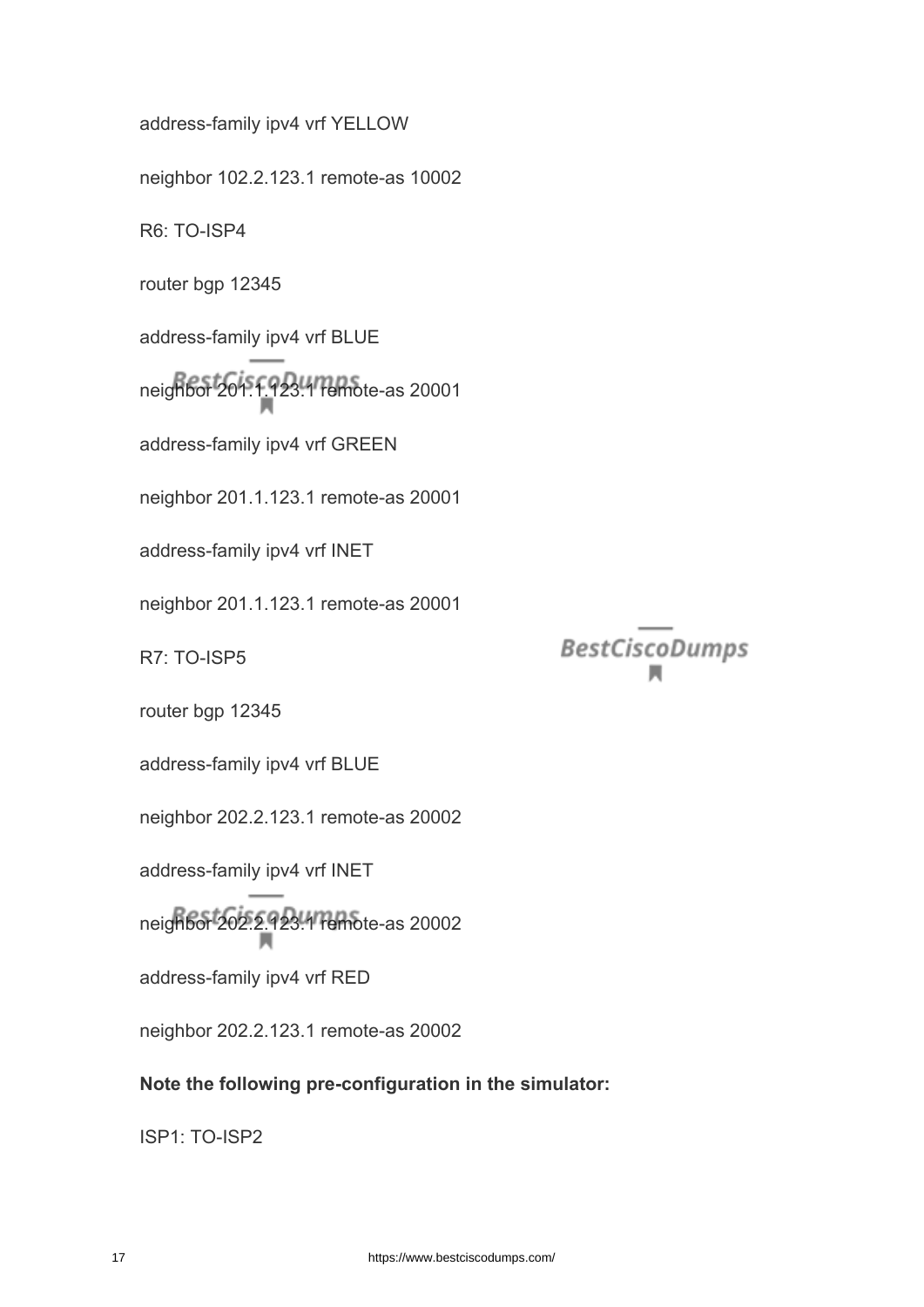The following sub-interface configuration is missing

interface Ethernet0/3.99

encapsulation dot1Q 99

ip vrf forwarding INET

ip address 100.1.2.1 255.255.255.252

ISP2: This interface belongs to the VRF INET

int e0/0

ip vrf forwarding INET

ip address 33.10.2.1 255.255.255.252

## **SECTION 2.6: BGP in AS 34567**

**BGP is partially preconfigured in ACME New York office (AS 34567). Complete the configuration as required**

#### **Configure IBGP in AS 34567 according to the following requirements**

- SW3 and SW4 must not establish any BGP session at any time
- All four BGP routers must always use their interface Lo0 as the BGP router ID
- Disable the default ipv4 unicast address family for peering session establishment in all BGP routers
- Configure full-mesh IBGP peerings between all four routers, use any configuration method
- R9 must be selected as the preferred exit point for traffic destined to remote AS's
- R11 must selected as the next preferred exit point in case R9 fails
- No BGP speaker in AS 34567 may use the 'network' statement under the BGP router configuration
- Ensure that the BGP next-hop is never marked as unreachable as long as the interface Lo0of the remote peer is known via IGP

#### **Solution:**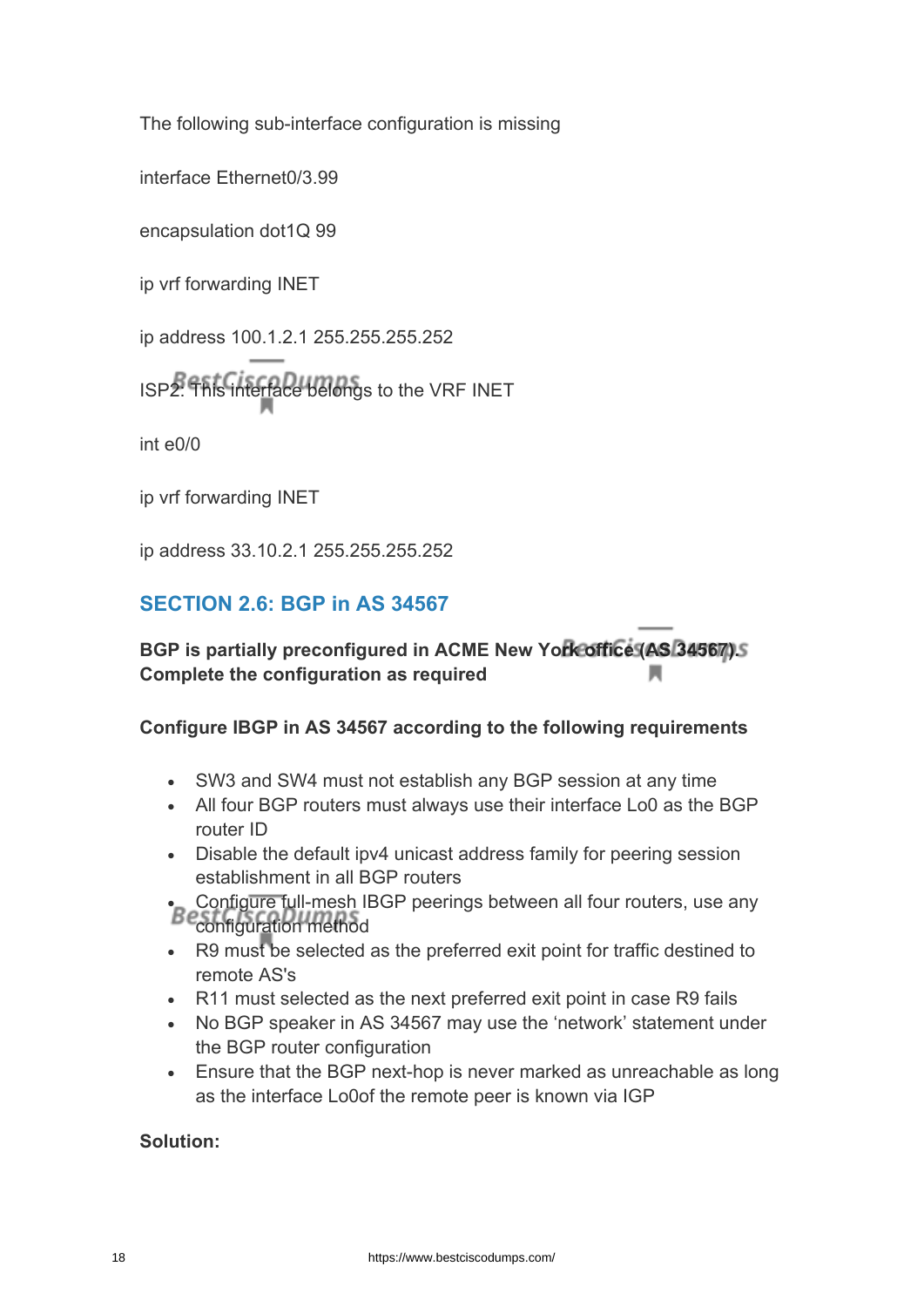#### **IBGP neighbor configuration in AS 34567**

R8:

router bgp 34567

bgp router-id 123.8.8.8

neighbor 123.9.9.9 remote-as 34567

neighbor 123.9.9.9 update-source Loopback0

neighbor 123.10.10.10 remote-as 34567

neighbor 123.10.10.10 update-source Loopback0

neighbor 123.11.11.11 remote-as 34567

neighbor 123.11.11.11 update-source Loopback0

neighbor 123.9.9.9 next-hop-self

neighbor 123.10.10.10 next-hop-self

neighbor 123.11.11.11 next-hop-self

no bgp default ipv4-unicast

R9:

router bgp 34567Dumps

bgp router-id 123.9.9.9

neighbor 123.8.8.8 remote-as 34567

neighbor 123.8.8.8 update-source Loopback0

neighbor 123.10.10.10 remote-as 34567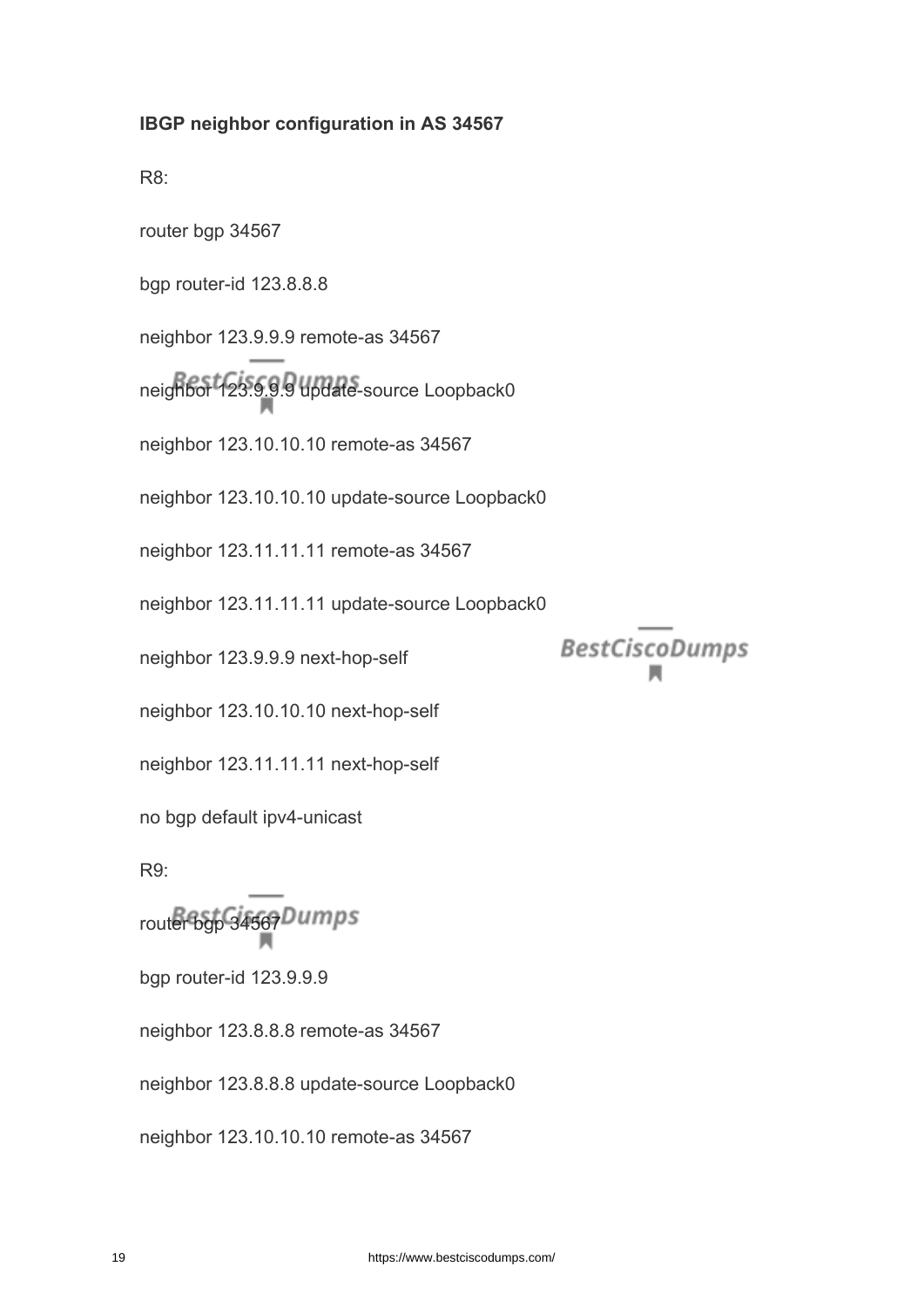neighbor 123.10.10.10 update-source Loopback0 neighbor 123.11.11.11 remote-as 34567 neighbor 123.11.11.11 update-source Loopback0 neighbor 123.8.8.8 next-hop-self neighbor 123.10.10.10 next-hop-self neighbor 123.11.11.11 next-hop-self no bgp default ipv4-unicast router bgp 34567 bgp router-id 123.10.10.10 neighbor 123.8.8.8 remote-as 34567 **BestCiscoDumps** neighbor 123.8.8.8 update-source Loopback0 neighbor 123.9.9.9 remote-as 34567 neighbor 123.9.9.9 update-source Loopback0 neighbor 123.11.11.11 remote-as 34567 neighbor 123.11.11.11 update-source Loopback0 neighbor 123.9.9.9 next-hop-self neighbor 123.8.8.8 next-hop-self neighbor 123.11.11.11 next-hop-self no bgp default ipv4-unicast R11: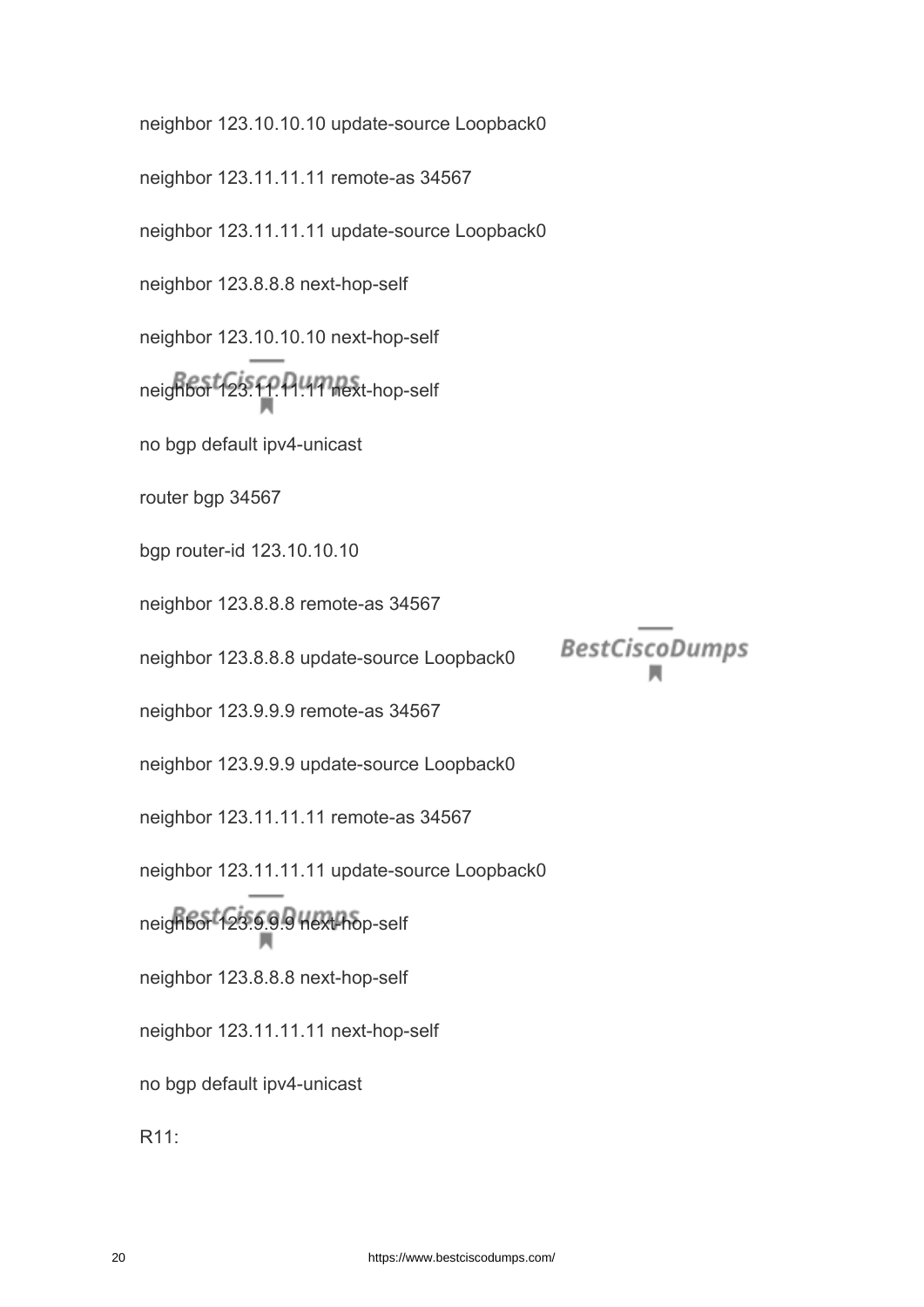router bgp 34567

bgp router-id 123.11.11.11

neighbor 123.8.8.8 remote-as 34567

neighbor 123.8.8.8 update-source Loopback0

neighbor 123.9.9.9 remote-as 34567

neighbor 123.9.9.9 update-source Loopback0

neighbor 123.10.10.10 remote-as 34567

neighbor 123.10.10.10 update-source Loopback0

neighbor 123.8.8.8 next-hop-self

neighbor 123.9.9.9 next-hop-self

neighbor 123.10.10.10 next-hop-self

no bgp default ipv4-unicast

#### **EBGP neighbor configuration in AS 34567**

R8:

router bgp 34567

neighbor 101.1.34.1 remote-as 10001

R9:

router bgp 34567

neighbor 102.1.34.1 remote-as 10002

neighbor 33.34.4.1 remote-as 30000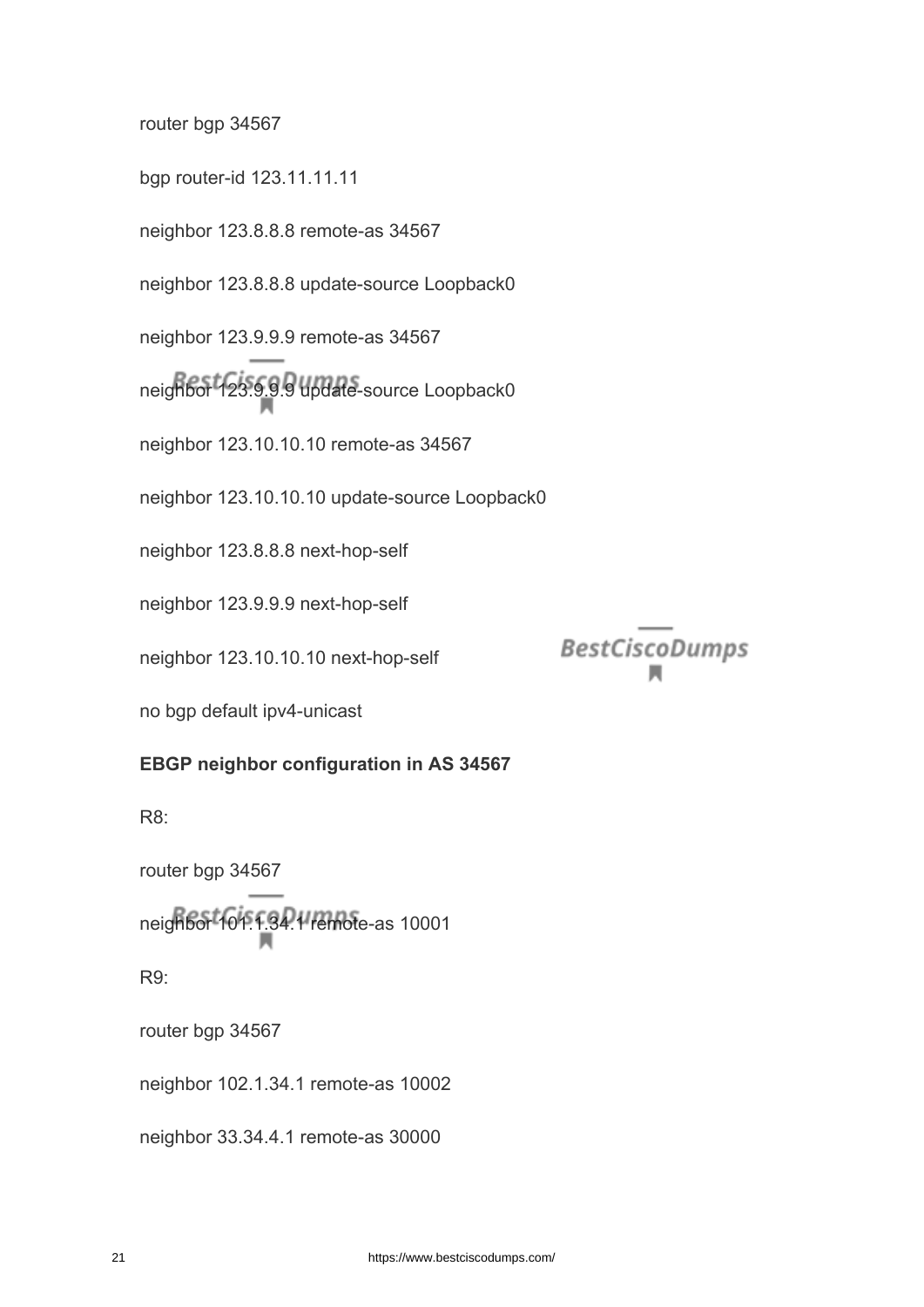R10:

router bgp 34567

neighbor 201.1.34.1 remote-as 20001

neighbor 201.1.34.1 pre 61 in

ip pre 61 deny 61.61.61.61/32

ip pre 61 per 0.0.0.0/0 le 32

**New requirements in the examination room: 61.61.61.61/32 routes need to be filtered**

**BestCiscoDumps** 

R11:

router bgp 34567

neighbor 33.34.3.1 remote-as 30000

neighbor 202.2.34.1 remote-as 20002

R9:

router bgp 34567

bgp default local-preference 200

R11: router bap 34567

bgp default local-preference 110 //Backup

clear ip bgp \* soft

- All four BGP routers redistribute EIGRP into BGP
- R9 and R11 must redistribute only the BGP default route into EIGRP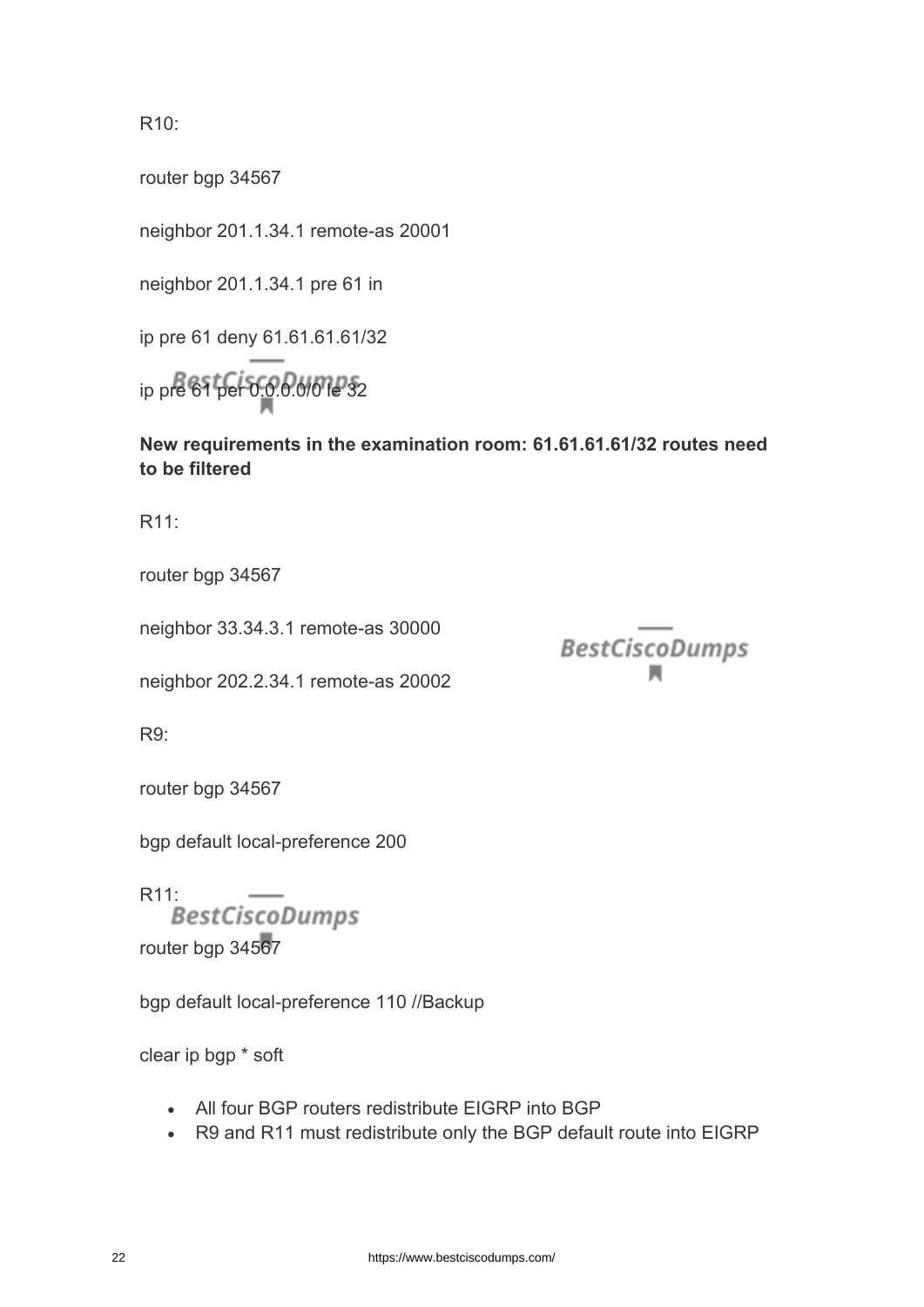• Ensure that R9 is the only router that sees the default route as a BGP route and that all other routers (R8, R10, R11) see it as an EIGRP external route

#### **Solution:**

R8/R9/R10/R11:

router bgp 34567

redistribute eigrp 34567 ps

R9 /R11:

router eigrp 34567

redistribute bgp 34567 metric 1000 100 255 1 1500 route-map DEFAULT

route-map DEFAULT permit 10

match ip address prefix-list DEFAULT



ip prefix-list DEFAULT permit 0.0.0.0/0

### **For the default route, the routing table entry of each router has met the last requirement by default:**

Because the EBGP route (AD=20) is loaded in the routing table of R9, BGP entries are presented.

In the BGP table of R8, R10, and R11, the IBGP route is preferred (the next hop is 123.9.9.9, AD=200), and the AD of eigrp is 170. Therefore, the external D EX table entry of eigrp is loaded.

## **SECTION 2.7: BGP in AS 45678 and AS 65222**

### **Configure EBGP in the ACME APAC region (AS 45678 and AS 65222) according to the following requirements**

- SW5 and SW6 must not establish any BGP session at any time
- All BGP routers must always use their interface Lo0 as the BGP router ID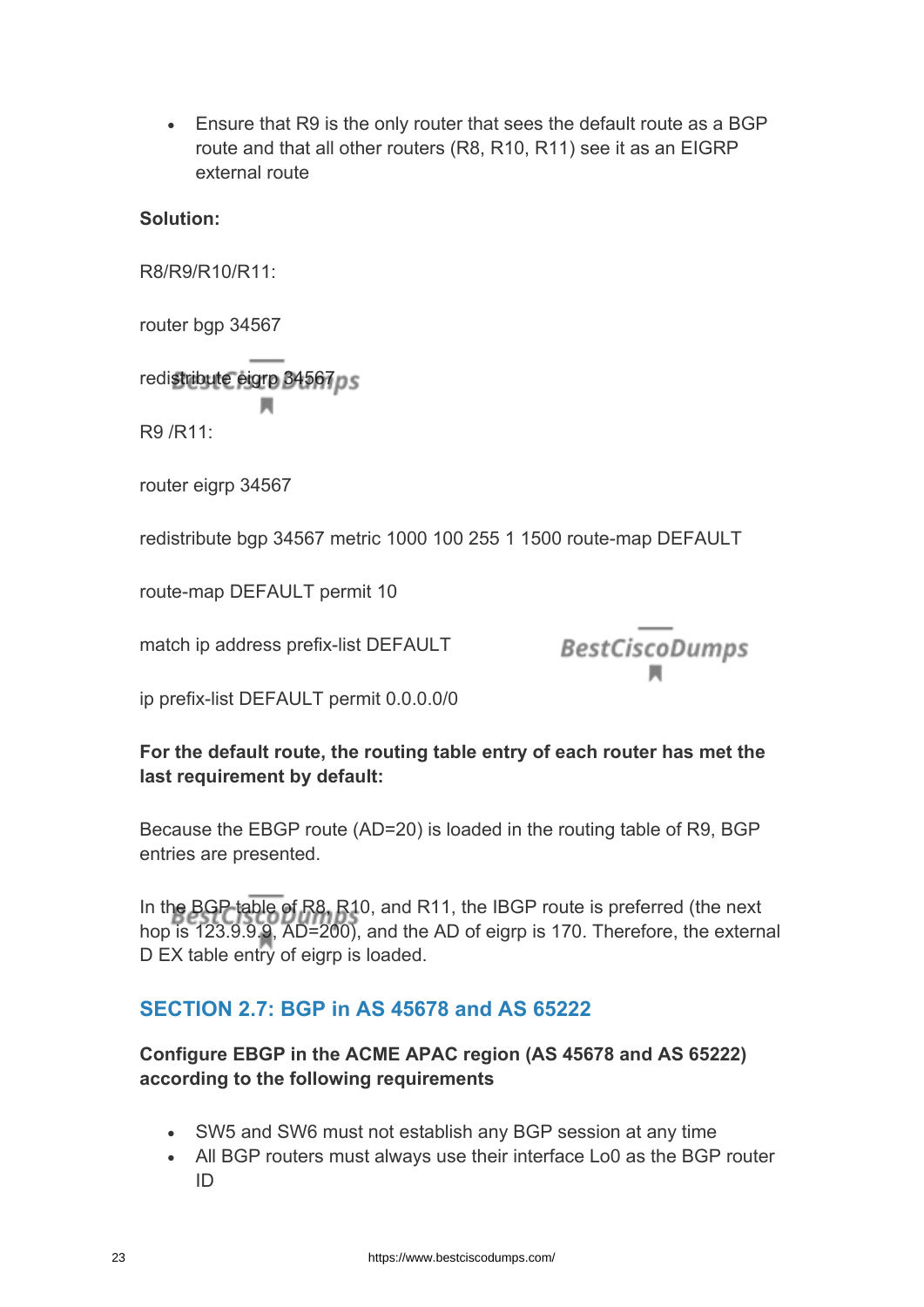- No IBGP peering sessions are allowed in AS 45678
- R15 must establish an EBGP peering with AS 10003 and must receive a default route as well as other prefixes.
- R15 must redistribute BGP into EIGRP and vice-versa
- R15 must also advertise an aggregate prefix 123.20.1.0/24 to AS 10003 and must suppress all component prefixes
- R16, R17, R18 and R19 must establish an EBGP peering with AS 20003 and must receive a default route as well as other prefixes
- R16, R17, R18 and R19 must not advertise any prefix to AS 20003
- As long as R15 is operational, R16, R17, R18 and R19 must prefer the EIGRP default route over the EBGP default route
- Do not create any VRF anywhere in order to accomplish the above requirements
- Be aware that the completion of this task is contingent on the completion of some other tasks

#### **Solution:**

R15:

router bgp 45678

bgp router-id 123.15.15.15

**BestCiscoDumps** 

neighbor 103.2.45.1 remote-as 10003

redistribute eigrp 45678

aggregate-address 123.20.1.0 255.255.255.0 summary-only

router eigrp CCIE

*BestCiscoDumps* address-family ipv4 unicast autonomous-system 45678

topology base

redistribute bgp 45678 metric 1000 100 255 1 1500

R16:

router bgp 45678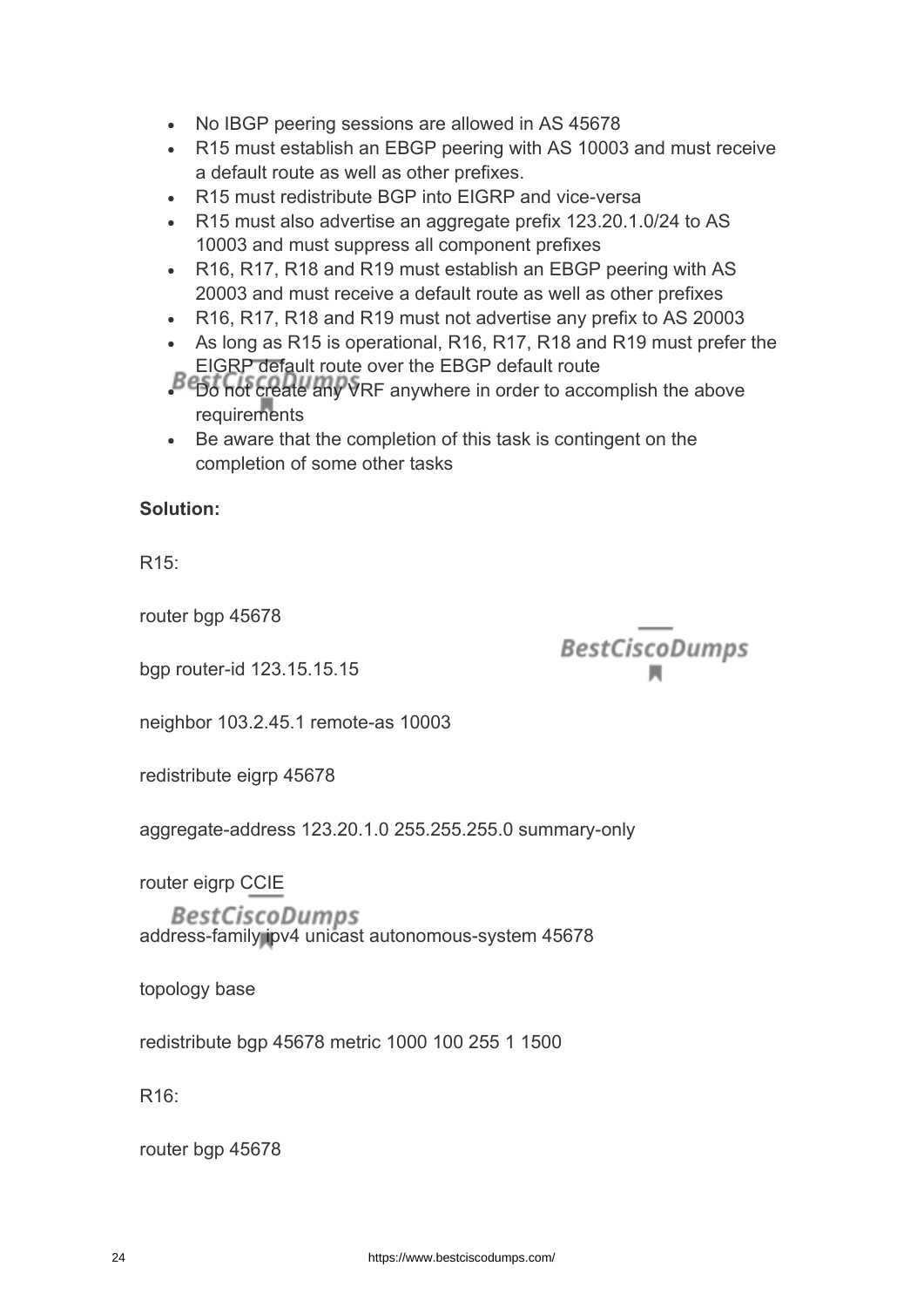bgp router-id 123.16.16.16

neighbor 203.3.16.1 remote-as 20003

R17:

router bgp 45678

bgp router-id 123.17.17.17 neighbor 203.3.17.1 remote-as 20003

R18:

router bgp 65222

bgp router-id 123.18.18.18

neighbor 203.3.18.1 remote-as 20003

R19:

**BestCiscoDumps** 

router bgp 65222

bgp router-id 123.19.19.19

neighbor 203.3.19.1 remote-as 20003

R16/R17:

router bgp 45678Dumps

network 0.0.0.0 backdoor

**Note: The 0.0.0.0 route of the DEX in the R16 and R17 routing tables is normally added to the table before it can be passed to the R18 and R19.**

R18/R19:

router bgp 65222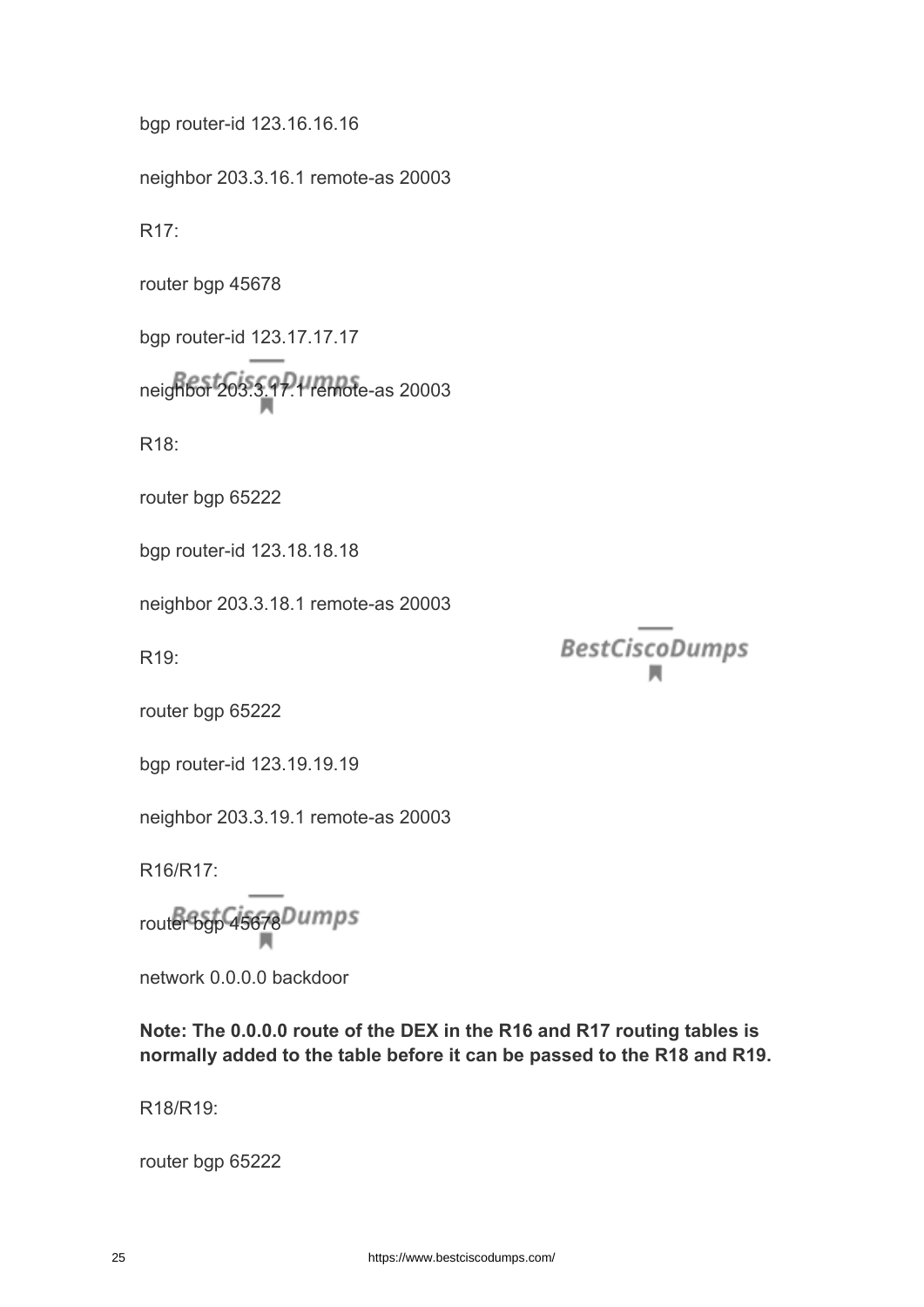network 0.0.0.0 backdoor

#### **SECTION 2.8: BGP routing policies**

#### **Configure the ACME network as per the following requirements**

- All ACME border routers in AS 12345 must filter the BGP prefixes that are advertised to their SP in VRF INET and must allow only all prefixes that belong to the class A 123.0.0.0/8 and all other VRF's must propagate all prefix
- All ACME border routers in AS 34567 must filter the BGP prefixes that are advertised to their SP and must allow only all prefixes that belong to the class A 123.0.0.0/8
- Do not use any route-map or access-list to accomplish the above requirements
- R13 must route traffic preferably via AS 20002, use any method to accomplish this requirement
- All three remote sites in AS 65111 must be able to ping 1.2.3.4 and traceroute must reveal the exact same path as shown in the following output

```
Elatping 1.2.3.4 so lo0
                                                                              BestCiscoDumps
Type escape sequence to abort.
Sending 5, 100 byte 10MP Echos to 1.2.3.4, timeout is 2 seconds:
Parket sent with a source address of 123.12.12.12
55311
Success rate is 100 percent (5/5), round-trip min/avg/max = 1/1/2 mm
8127
112 Pizzoe 1.2.3.4 so 100
Type escape sequence to abort.
Tracing the route to 1.2.3.4
VRF info: (vrf in name/id, vrf out name/id)
 1 201-1-12.1 [An 65112] 0 msec 0 msec 0 msec
 1 201-1.12.1 [AT 65112] 0 msec 0 msec 0 msec<br>
2 201.1.123.2 [AS 65112] 1 msec 0 msec 0 msec<br>
1 0.120.12.1 [AS 65112] [MFLS: Labul 135 Exp 0] 1 msec 1 msec 0 msec<br>
4 10.120.12.2 [Ad 65112] 1 msec 1 msec 0 msec<br>
5 10.120.99.
  7 13.10.2.1 (AS 65112) 1 maps * 2 msec
8128
```

```
Rileping 1.2.3.4 as Not<br>Type escape sequence to about.<br>Sending 5, 100-byte ICHF Echos to 1.2.3.4, timeout is 2 seconds:<br>Facket sent with a source address of 123.13.13.13
Success zate in 100 percent (5/5), round-trip min/avg/max = 5/6/9 mm
 R134
R13#trace 1.2.3.4 so 100
Type escape sequence to abort.<br>Tracing the route to 1.1.1.4
Tracing the route to 1.2.3.4<br>
737 info: (727 in name/1d; 777 put name/1d;<br>
1 202.2.12.1 [AS 65112] 5 maes 0 maes 5 maes<br>
2 202.2.123.2 [AS 65112] 3 maes 5 maes 8 maes<br>
3 10.120.11.1 [AS 65112] [MFLS: Label 129 Exp (1) 9 ma
0334
```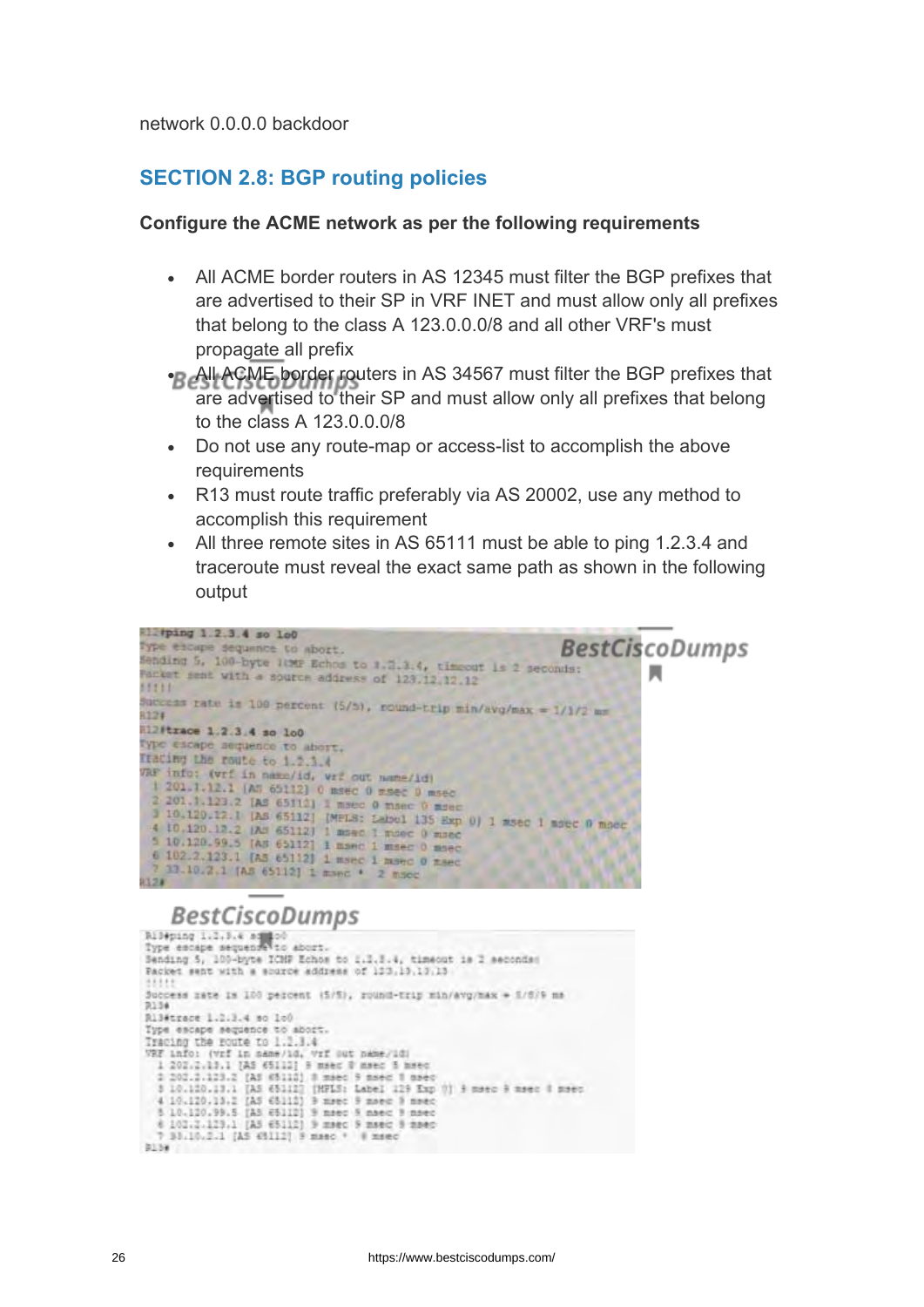Ri4#ping 1.2.3.4 so 160 Type escape sequence to abort.<br>Sending 5, 100-byte ICMP Echos to 1.2.5.4, timeout is 2 seconds:<br>Packet sent with a source address of 123.14.14.14 Success rate is 100 percent (5/5), round-trip min/avg/max = 1/1/2 mm 3546 Ri4#trace 1.2.3.4 so ic0 Type ascape asquance to abort.<br>Tracing the route to 1.1.3.4 VRF info: (vrf in name/14, vrf out name/14)<br>
1 202.5.14.1 [AS 45112] 0 mser 0 msec 0 msec<br>
2 203.5.1133.2 [AS 45112] 1 mser 0 msec 0 msec<br>
3 10.120.14.1 [AS 45112] [KPLS: Label 132 Exp 0] 1 msec 1 msec 0 msec<br>
4 10.200.14. 7 88.10.2.1 (AS 65112) 1 msec \* 2 msec  $8144$ 

**Solution:**

**INET VRF Based BGP Route Filtering in AS 12345**

R2:

router bgp 12345

address-family ipv4 vrf INET

neighbor 101.1.123.1 prefix-list FILTER out

**BestCiscoDumps** 

ip prefix-list FILTER permit 123.0.0.0/8 le 32

R3:

router bgp 12345

address-family ipv4 vrf INET

neighbor 102.2.123.1 prefix-list FILTER out

ip prefix-list FILTER permit 123.0.0.0/8 le 32

R6:

router bgp 12345

address-family ipv4 vrf INET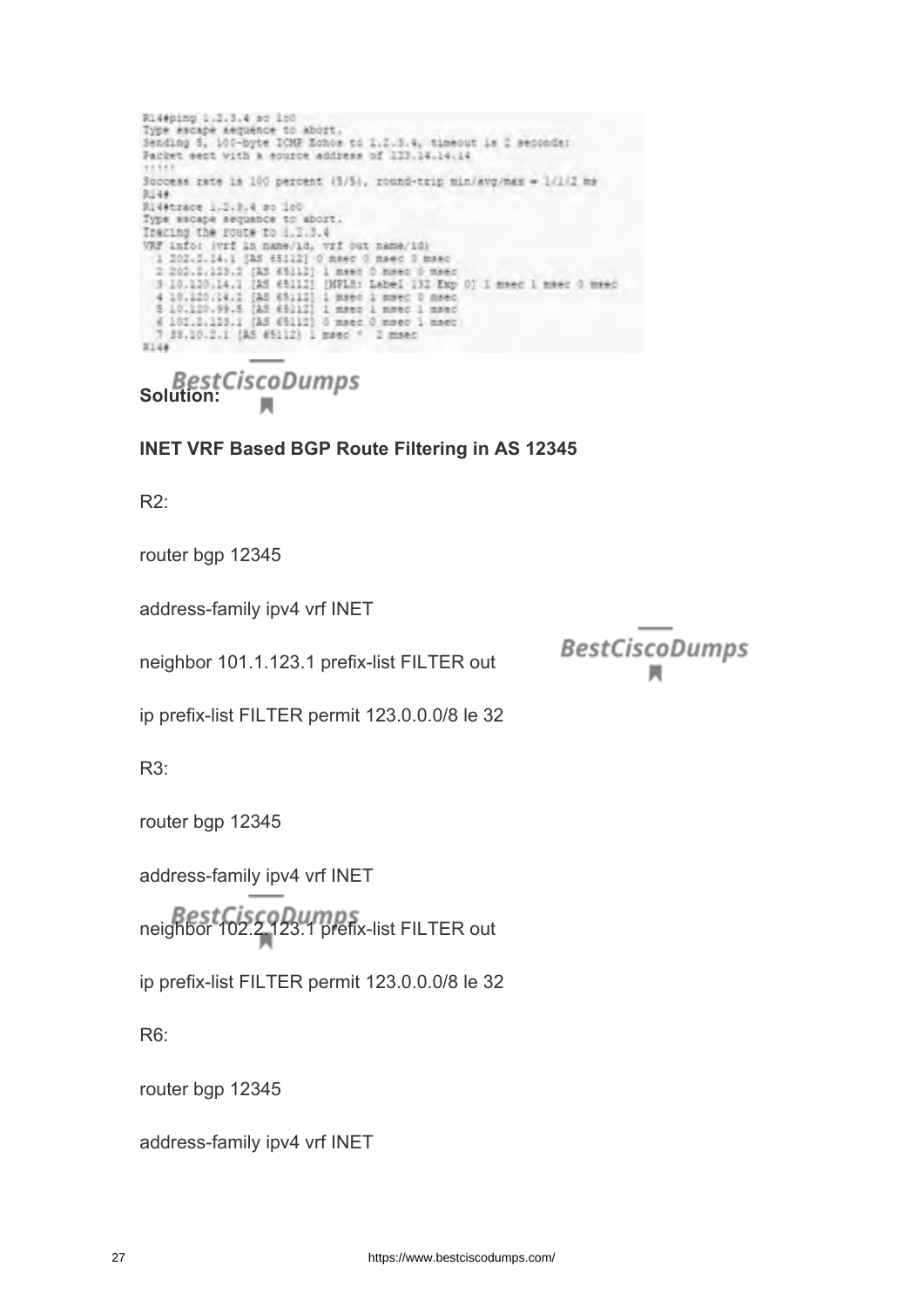neighbor 201.1.123.1 prefix-list FILTER out

ip prefix-list FILTER permit 123.0.0.0/8 le 32

R7:

router bgp 12345

address-family ipv4 vrf INET

neighbor 202.2.123.1 prefix-list FILTER out

ip prefix-list FILTER permit 123.0.0.0/8 le 32

#### **BGP Route Filtering Based on Global Routing Table in AS 34567**

**BestCiscoDumps** 

R8:

router bgp 34567 address-family ipv4

neighbor 101.1.34.1 prefix-list FILTER out

ip prefix-list FILTER permit 123.0.0.0/8 le 32

R9:

router bgp 34567 address-family ipv4

neighbor 102.1.34.1 prefix-list FILTER out

neighbor 33.34.4.1 prefix-list FILTER out

ip prefix-list FILTER permit 123.0.0.0/8 le 32

R10:

router bgp 34567

address-family ipv4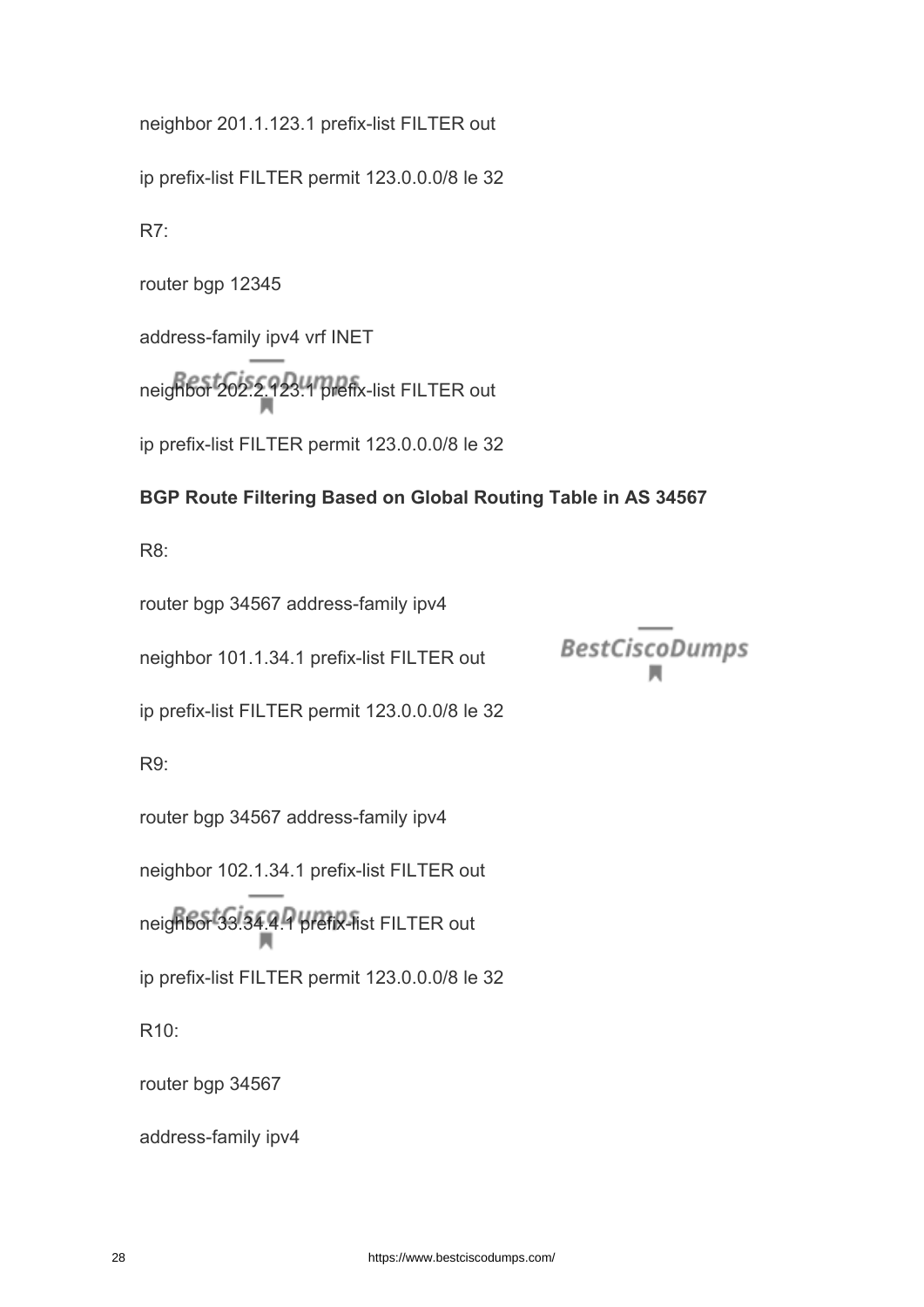neighbor 201.1.34.1 prefix-list FILTER out

ip prefix-list FILTER permit 123.0.0.0/8 le 32

R11:

router bgp 34567 address-family ipv4

neighbor 202.1.34.1 prefix-list FILTER out neighbor 33.34.3.1 prefix-list FILTER out ip prefix-list FILTER permit 123.0.0.0/8 le 32

### **EBGP neighbor configuration in AS 65111**

R12: TO- ISP4

router bgp 65111

bgp router-id 123.12.12.12

**BestCiscoDumps** 

neighbor 201.1.12.1 remote-as 20001

redistribute connect

R13: TO-ISP4/ISP5

router bgp 65111

bgp router-id 123.13.13.13

neighbor 201.1.13.1 remote-as 20001

neighbor 202.2.13.1 remote-as 20002

neighbor 202.2.13.1 weight 1000 // R13 preferred AS 20002 for export

redistribute connected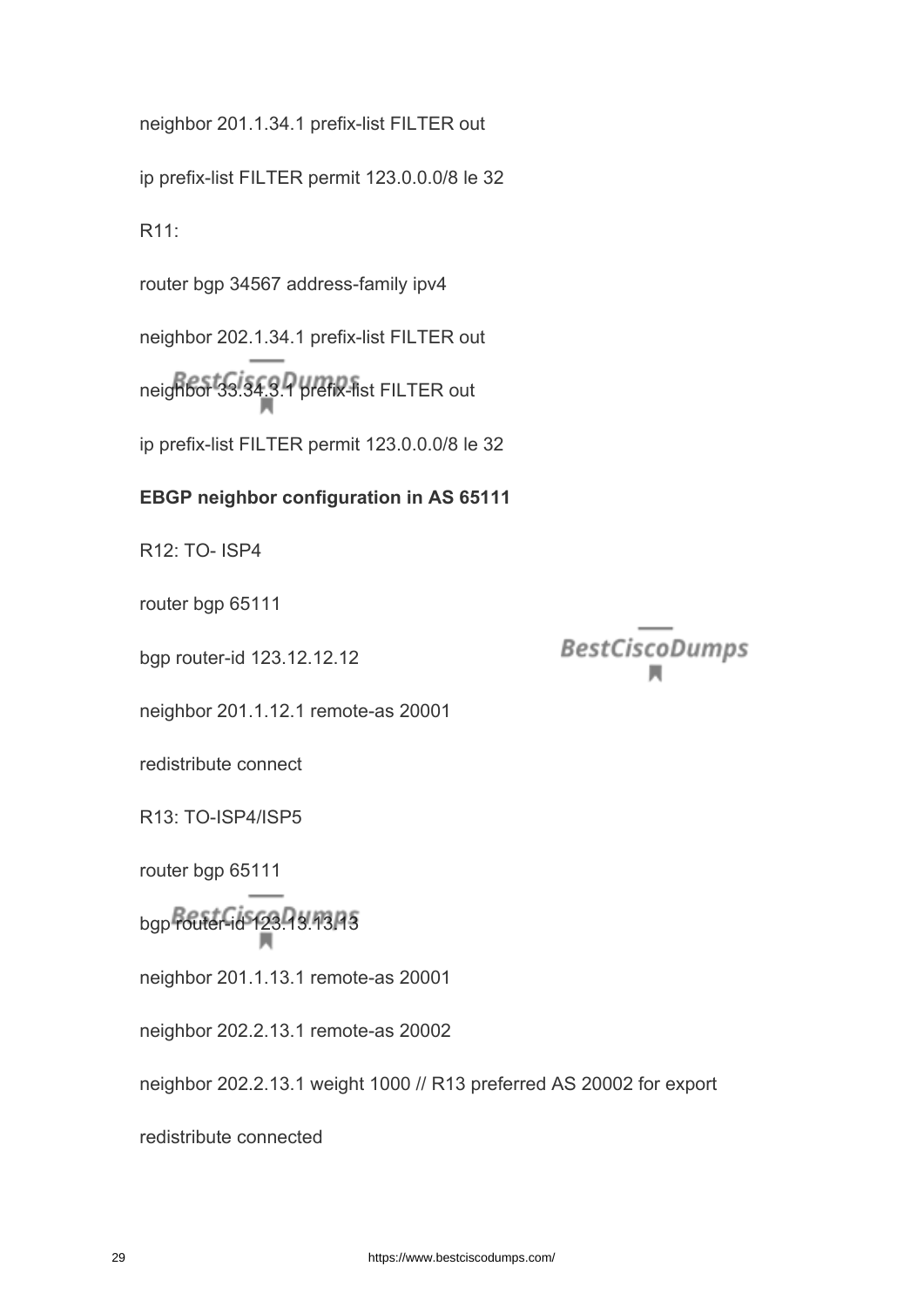R14: TO- ISP5

router bgp 65111

bgp router-id 123.14.14.14

neighbor 202.2.14.1 remote-as 20002

redistribute connected

R20<sup>BestCiscoDumps</sup>

router bgp 65112

neighbor 10.120.99.5 weight 1000 //Make the next hop of R12, R13, R14 trace 1.2.3.4 source lo must be  $e^{0/3}$  of R3

# **SECTION 2.9: OSPFV3**

**Refer to "Diagram 5: IPv6 Topology"**

**BestCiscoDumps** 

**ACME Corp is considering deploying IPv6 and wants to start implementing OSPFv3 in three sites only: New York, San Diego and Miami Both regional service providers offer IPv6 services via xx Diego and Miami) by offering two sub interfaces, one for IPv4's managed services and one for IPv6**

**Configure OSPFv3 in the ACME New York office as per the following requirements**

• Configure the ospf process ID to 1 and set the router-id to interface Lo0 on all seven routers

- Do not enable OSPFv3 on any interfaces other than the interfaces that are indicated on the "Diagram 5: IPv6 Topology"
- Place the interfaces in the OSPFv3 area as indicated on the diagram. Do not create any new area. No other interface may be included in OSPFv3. Do not forget the Lo0 interfaces
- SW4 must be selected as the designated router on VLAN 34 and must have the best chance of retaining this role even if a new OSPFv3 device added to the VLAN in the future
- SW3 must be selected as the backup designated router on VLAN 34 and must take over the designated router role if SW4 is down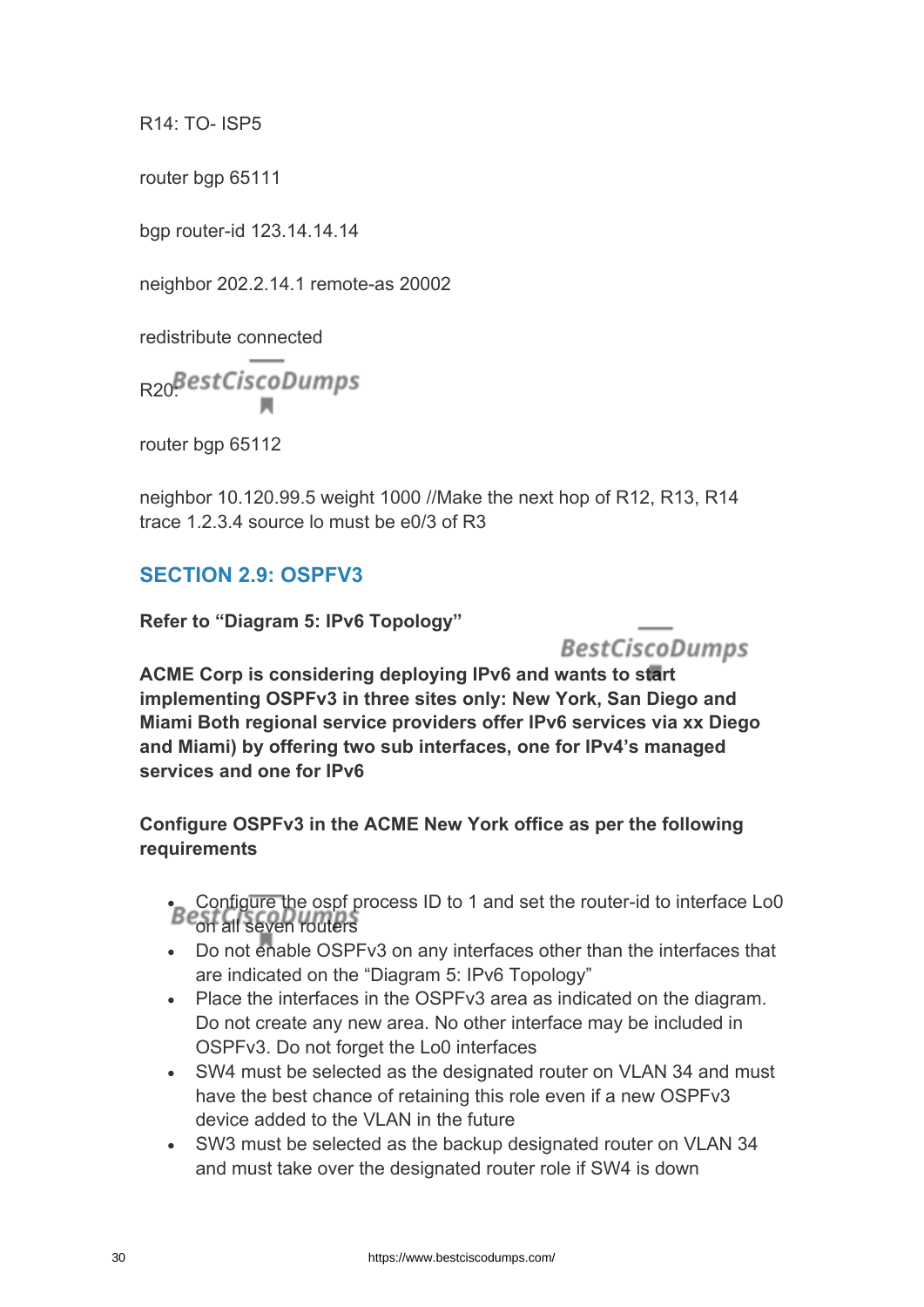

**Solution:**

BestCiscoDumps

SW3:

ipv6 unicast-routing

ipv6 cef //default config

ipv6 router ospf 1

router-id 123.33.33.33

int lo0

ipv6 enable //In the simulator, there is no ipv6 address under this interface. Add this command

ipv6 ospf 1 area 0

int vlan 34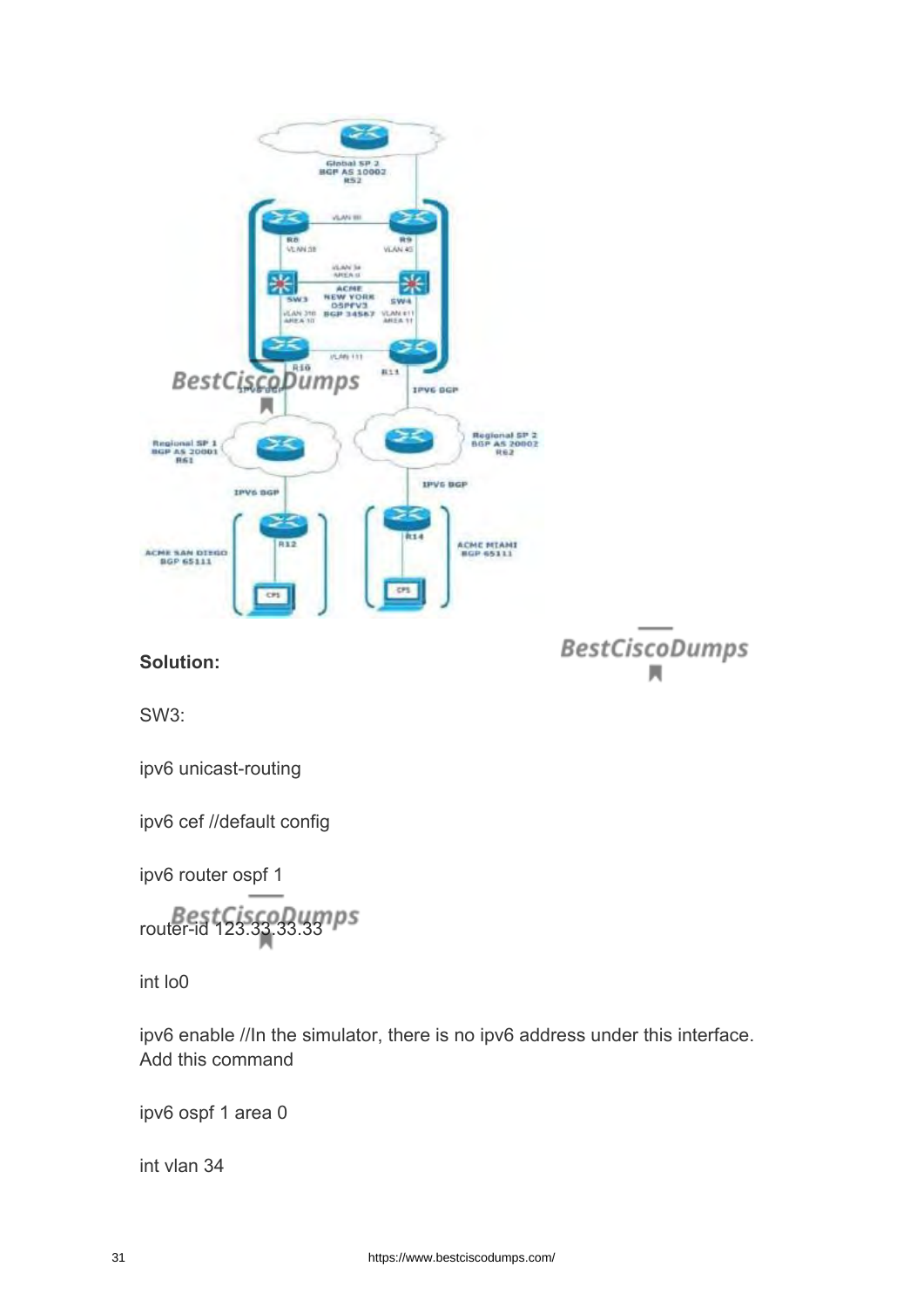ipv6 ospf priority 254

ipv6 ospf 1 area 0

int vlan 310

ipv6 ospf 1 area 10

SW4:

ipv6 unicast-routing umps

ipv6 cef

ipv6 router ospf 1

router-id 123.44.44.44

int lo0

ipv6 enable

ipv6 ospf 1 area 0

int vlan 34

ipv6 ospf priority 255

ipv6 ospf 1 area 0

int vlan 444 is coDumps м

ipv6 ospf 1 area 11

R10:

ipv6 unicast-routing

ipv6 cef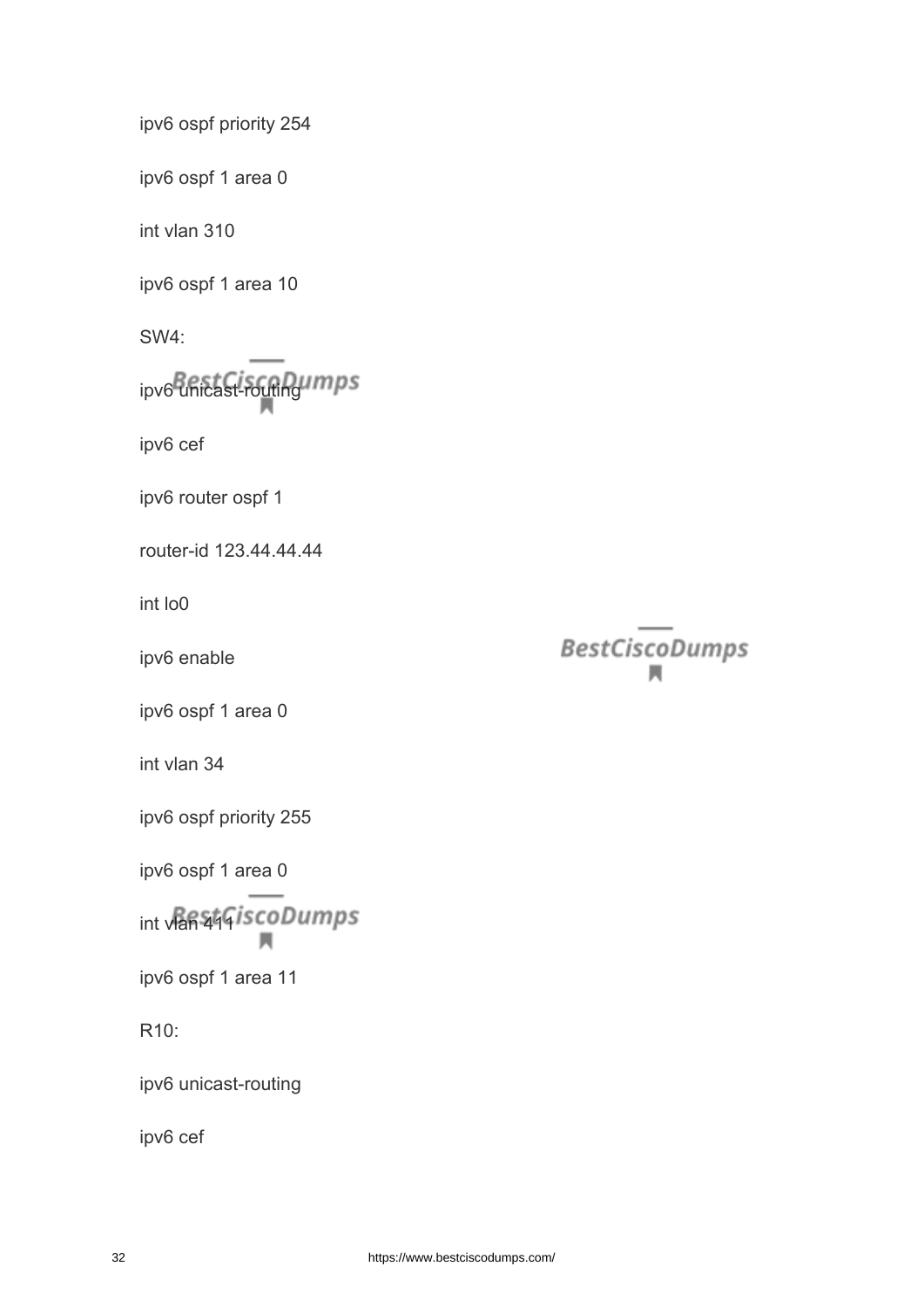ipv6 router ospf 1

router-id 123.10.10.10

int lo0

ipv6 enable

ipv6 ospf 1 area 10

int e<sup>8</sup>/2stCiscoDumps

ipv6 ospf 1 area 10

R11:

ipv6 unicast-routing

ipv6 cef

ipv6 router ospf 1

router-id 123.11.11.11

int lo0

ipv6 enable

ipv6 ospf 1 area 11

int e<sup>6</sup>/3stCiscoDumps м

ipv6 ospf 1 area 11

## **SECTION 2.10: BGP for IPv6**

**Refer to "Diagram 5: IPv6 Topology"**

**Configure the ACME network as per the following requirements**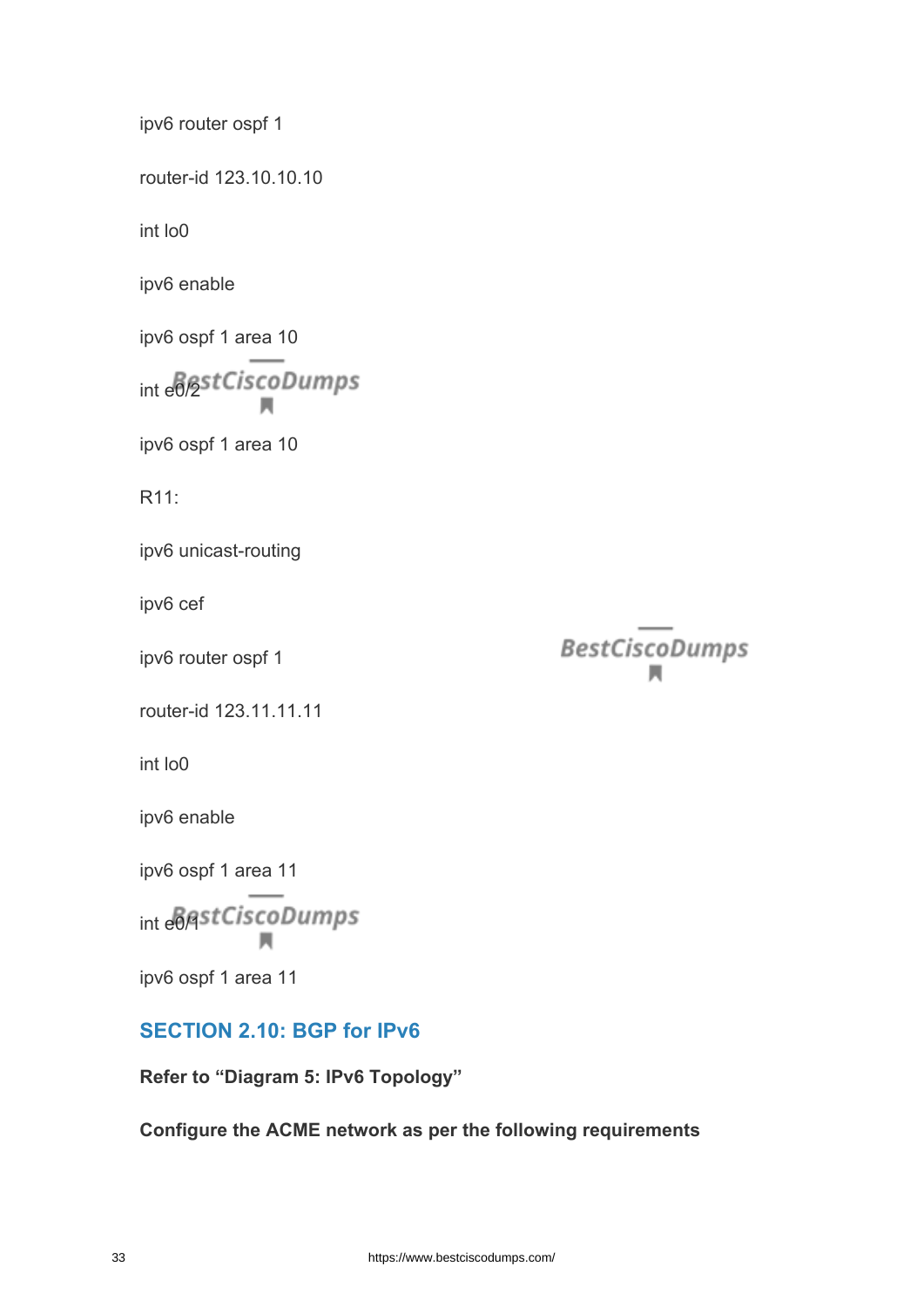- Establish the four EBGP peering as indicated on 'Diagram 5: IPV6 routing'
- Do not use the network command under the BGP address-family ipv6 on either R10 or R11
- Both regional service providers will advertise the necessary prefixes
- Advertise the IPv6 prefix of interface E0/0 into BGP on both R12 and R14
- R12 and R14 can ping each other's E0/0

R12#ping 2001:CC1E:BEEF:14:10:1:14:1 so e0/0 PrestCistobumpyence to abort. Sending & 100-byte ICMP Echos to 2001:CCIE:BEEF:14:10:1: Packet sent with a source address of 2001:CCIE:BEEF:12:10 11111 Success rate is 100 percent (5/5), round-trip min/avg/max R12#

#### **Solution:**

R10:

router bgp 34567

BestCiscoDumps

neighbor 2001:CC1E:BEF:10:201:1:34:1 remote-as 20001

address-family ipv6

neighbor 2001:CC1E:BEF:10:201:1:34:1 activate // Must be manually activated under the ipv6 address family

redistribute ospf 1 match internal external include-connected ipv6 router ospf 1

redistribute bap 34567

R11:

router bgp 34567

neighbor 2001:CC1E:BEF:11:202:2:34:1 remote-as 20002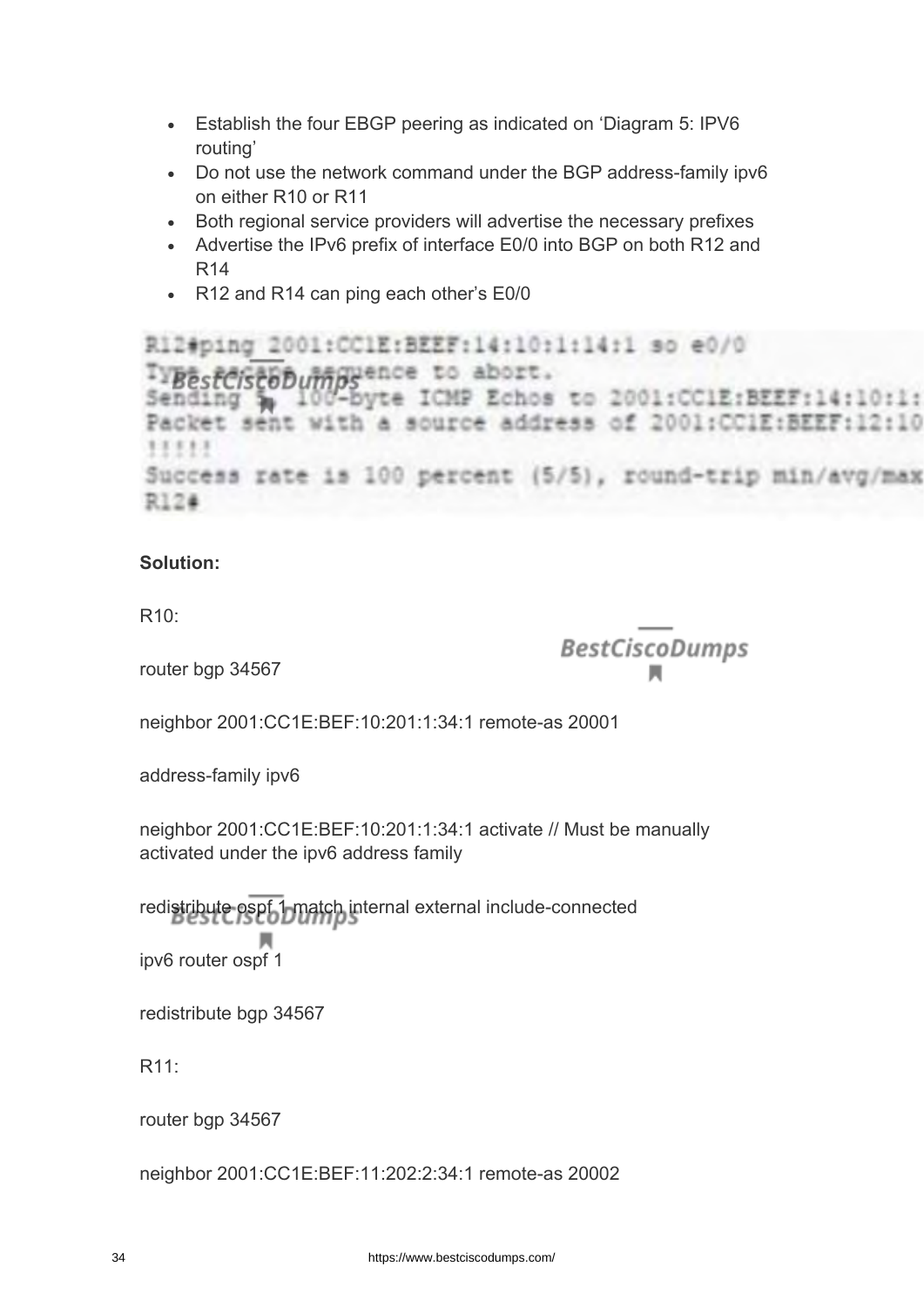address-family ipv6

neighbor 2001:CC1E:BEF:11:202:2:34:1 activate

redistribute ospf 1 match internal external include-connected

ipv6 router ospf 1 redistribute bgp 34567

R12:

ipv6 unicast-routing umps

router bgp 65111

neighbor 2001:CC1E:BEF:12:201:1:12:1 remote-as 20001

address-family ipv6

neighbor 2001:CC1E:BEF:12:201:1:12:1 activate

redistribute connected

**BestCiscoDumps** 

 $R14$ 

ipv6 unicast-routing

router bgp 65111

neighbor 2001:CC1E:BEF:14:202:2:14:1 remote-as 20002

address-family ipv6umps

neighbor 2001:CC1E:BEF:14:202:2:14:1 activate

redistribute connected

show bgp ipv6 unicast summary //Check ipv6-BGP neighbors

show bgp ipv6 unicast //Check ipv6-BGP neighbors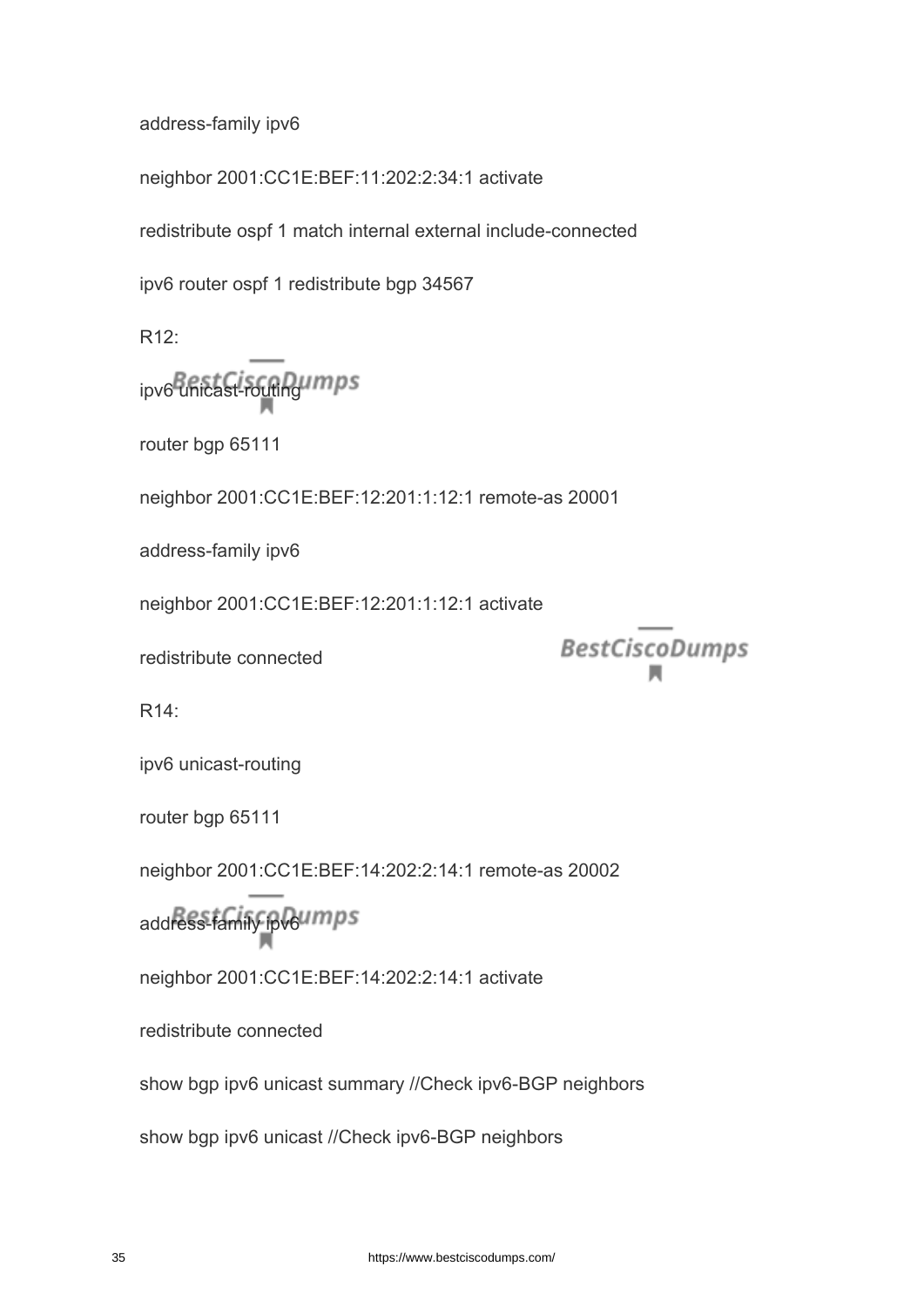# **SECTION 2.11: Layer 3 Multicast**

- A Streaming server is connected to vlan 5 on sw5 and that receivers at the DMVPN spokes, bebind R18 and R19
- The ACME APAC region network as per the following requirements
- Only network segments with Active receiver that explicitly requested the data mustreceive multicast traffic
- The loopback 0 of R15 must be configured as the Rendezvous Point
- A standard method of dynamically distributing electing RP
- R16 and R17 must participate in the multicast routing
- Testing purpose, configure interface E0/0 of both R18 and R19 join to  $B$ <sup>Q</sup> $A$ <sub>e</sub> group 232.11.1.1
- Put unused port on sw5 into vlan 5 and confirm that multicast is working as required byusing the following test SW5 must receive from both R18 and R19

# SW5#Ping 232.1.1.1 so vl 5 Type escape sequence to abort. Sending 1, 100-byte ICMP Echos to 232.1.1 Reply to request 1 from 10.2.18.1, 84 ms Reply to request 2 from 10.2.19.1, 72 ms

New demand:

Put an unused interface into VLAN 5 on the SW5.

In the pre-configuration, the SVI5 port of SW5 is down because no interface is assigned to vlan5.

Multicast source: SW5' SVI5--123.55.55.0/24

Receiver: R18 and R19's e0/0

RP: R15's lo0--123.15.15.15/32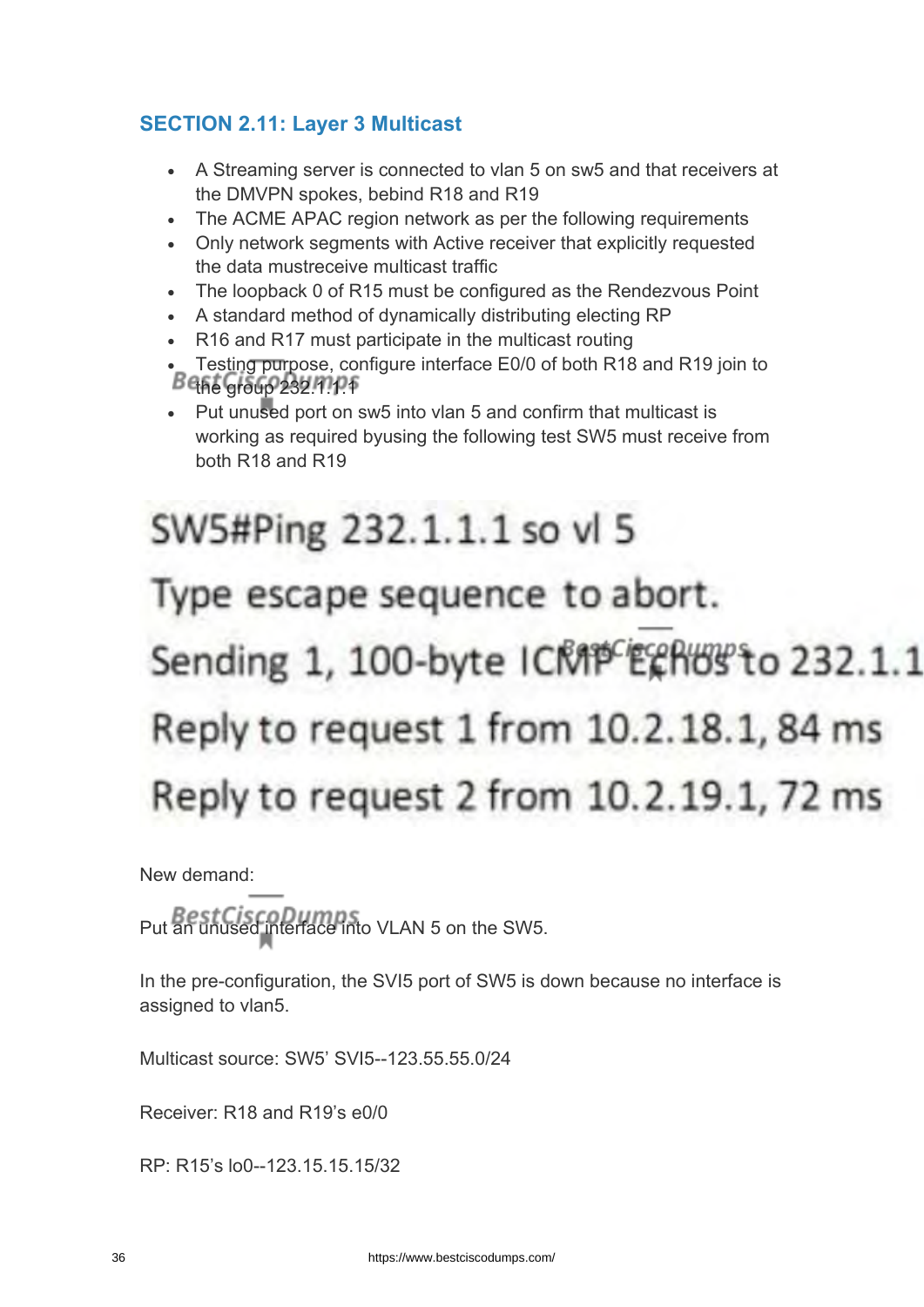**Solution:**

**Prerequisite: All multicast routers have unicast routes to source and RP address segments.**

R15:

ip multicast-routing

int lo0 ip pim sparse-mode

int e0/1

ip pim sparse-mode

int e0/2

ip pim sparse-mode

ip pim rp-candidate loopback 0

ip pim bsr-candidate loopback 0

SW5:

ip multicast-routing

int vlan 5 ip pim sparse-mode

int vlan 55

ip pim sparse-mode

interface range [unusedinterface]

switchport mode access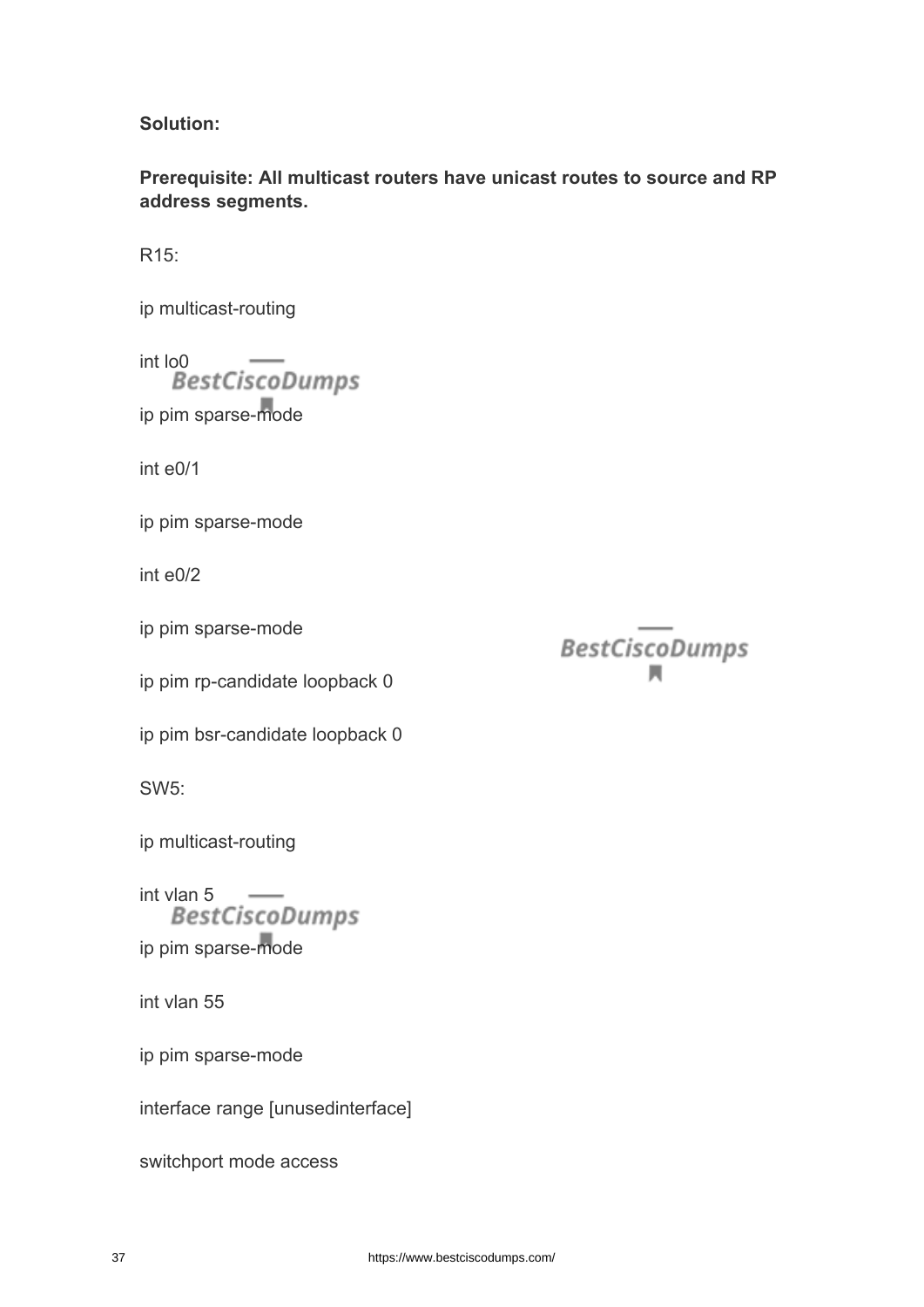switchport access vlan 5

SW6:

ip multicast-routing

int vlan 6

ip pim sparse-mode

int vlan 66CiscoDumps

ip pim sparse-mode

R16:

ip multicast-routing

int lo0

ip pim sparse-mode //could not be configured

**BestCiscoDumps** 

int e0/1

ip pim sparse-mode

int e0/2

ip pim sparse-mode

R<sub>17</sub>BestCiscoDumps м

ip multicast-routing

int lo0

ip pim sparse-mode //could not be configured

int e0/1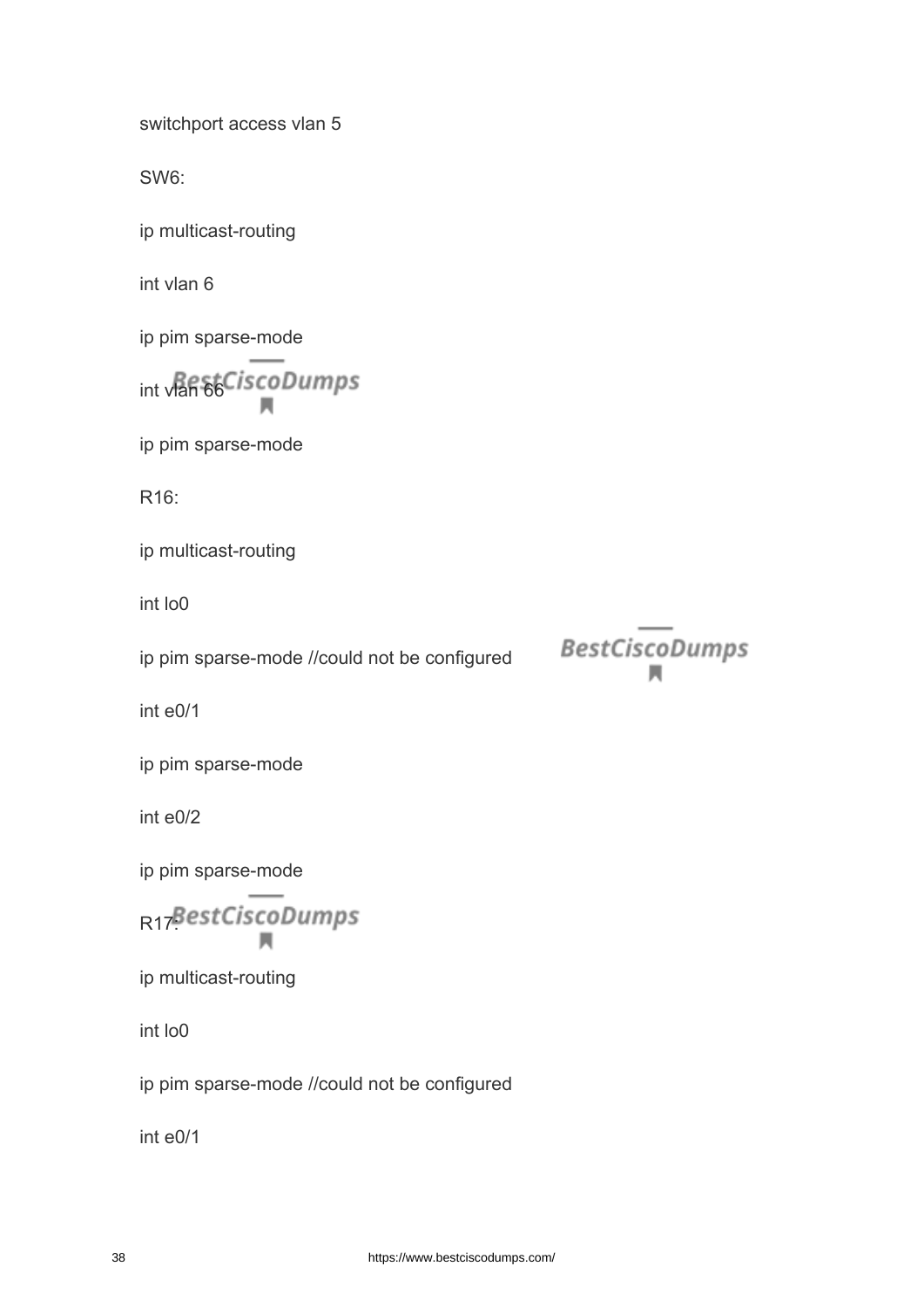ip pim sparse-mode

int e0/2

ip pim sparse-mode

int tun 0

ip pim sparse-mode

R<sub>18</sub>BestCiscoDumps

ip multicast-routing

int lo0

ip pim sparse-mode //could not be configured

int tun 0

ip pim sparse-mode

int e0/0

ip pim sparse-mode

ip igmp join-group 232.1.1.1

R19:

ip multicast-routing umps

int lo0

ip pim sparse-mode //could not be configured

int tun 0

ip pim sparse-mode